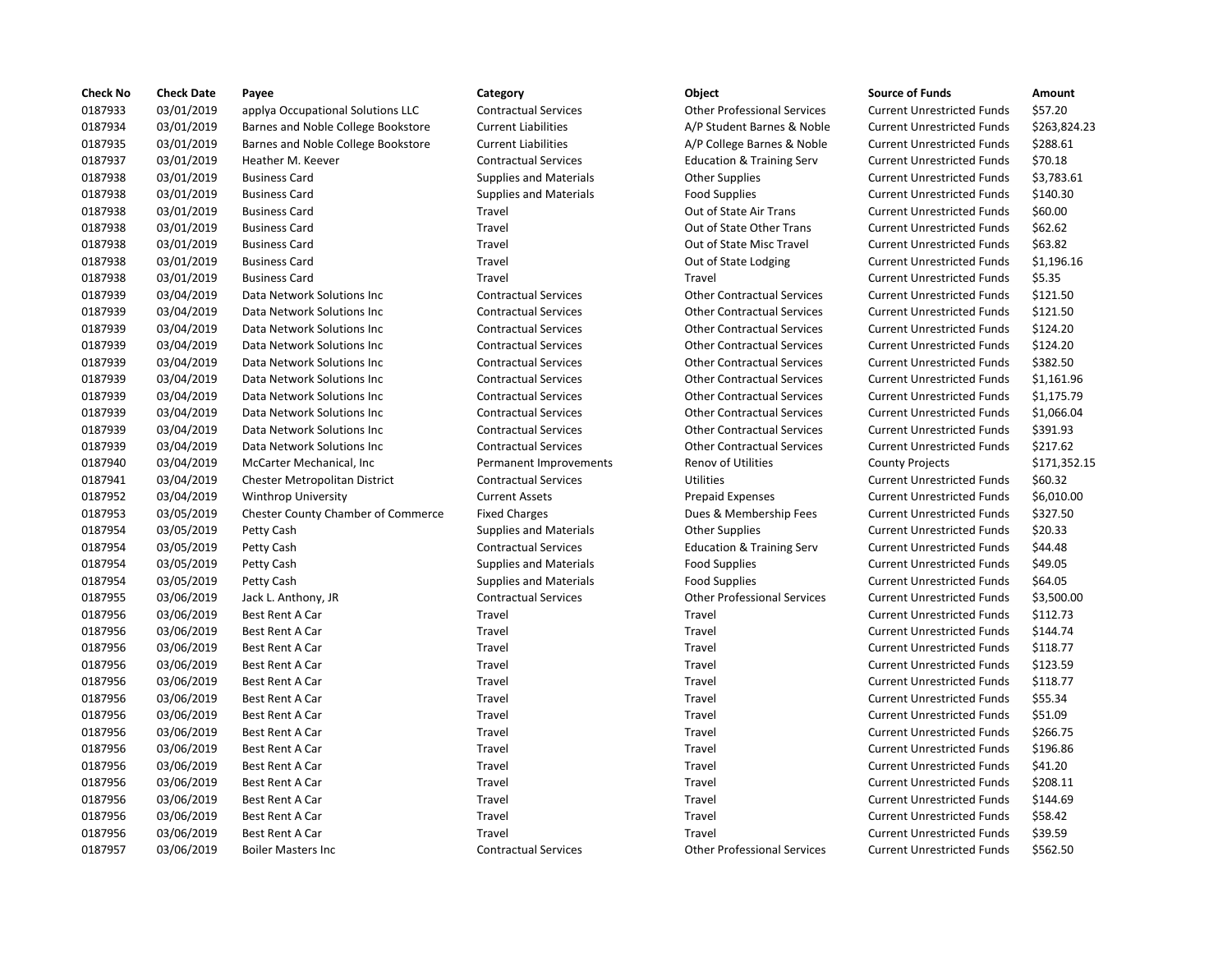| <b>Check No</b> | <b>Check Date</b> | Payee                               | Category                      | Object                             | <b>Source of Funds</b>            | Amount     |
|-----------------|-------------------|-------------------------------------|-------------------------------|------------------------------------|-----------------------------------|------------|
| 0187957         | 03/06/2019        | <b>Boiler Masters Inc</b>           | <b>Contractual Services</b>   | <b>Other Professional Services</b> | <b>Current Unrestricted Funds</b> | \$509.60   |
| 0187957         | 03/06/2019        | <b>Boiler Masters Inc</b>           | <b>Contractual Services</b>   | <b>Other Professional Services</b> | <b>Current Unrestricted Funds</b> | \$293.80   |
| 0187957         | 03/06/2019        | <b>Boiler Masters Inc</b>           | <b>Contractual Services</b>   | <b>Other Professional Services</b> | <b>Current Unrestricted Funds</b> | \$30.50    |
| 0187958         | 03/06/2019        | <b>Carrier Enterprises LLC</b>      | <b>Supplies and Materials</b> | <b>Education Supplies</b>          | <b>Current Restricted Funds</b>   | \$3,678.00 |
| 0187958         | 03/06/2019        | <b>Carrier Enterprises LLC</b>      | Supplies and Materials        | <b>Education Supplies</b>          | <b>Current Restricted Funds</b>   | \$298.00   |
| 0187958         | 03/06/2019        | <b>Carrier Enterprises LLC</b>      | <b>Supplies and Materials</b> | <b>Education Supplies</b>          | <b>Current Restricted Funds</b>   | \$390.00   |
| 0187958         | 03/06/2019        | <b>Carrier Enterprises LLC</b>      | <b>Supplies and Materials</b> | <b>Education Supplies</b>          | <b>Current Restricted Funds</b>   | \$66.80    |
| 0187958         | 03/06/2019        | Carrier Enterprises LLC             | <b>Supplies and Materials</b> | <b>Education Supplies</b>          | <b>Current Restricted Funds</b>   | \$396.00   |
| 0187958         | 03/06/2019        | <b>Carrier Enterprises LLC</b>      | <b>Supplies and Materials</b> | <b>Education Supplies</b>          | <b>Current Restricted Funds</b>   | \$1,331.00 |
| 0187958         | 03/06/2019        | <b>Carrier Enterprises LLC</b>      | <b>Supplies and Materials</b> | <b>Education Supplies</b>          | <b>Current Restricted Funds</b>   | \$52.00    |
| 0187958         | 03/06/2019        | <b>Carrier Enterprises LLC</b>      | <b>Supplies and Materials</b> | <b>Education Supplies</b>          | <b>Current Restricted Funds</b>   | \$145.99   |
| 0187958         | 03/06/2019        | <b>Carrier Enterprises LLC</b>      | <b>Supplies and Materials</b> | <b>Education Supplies</b>          | <b>Current Restricted Funds</b>   | \$99.45    |
| 0187958         | 03/06/2019        | Carrier Enterprises LLC             | <b>Supplies and Materials</b> | <b>Education Supplies</b>          | <b>Current Restricted Funds</b>   | \$83.82    |
| 0187958         | 03/06/2019        | <b>Carrier Enterprises LLC</b>      | <b>Supplies and Materials</b> | <b>Education Supplies</b>          | <b>Current Restricted Funds</b>   | \$5.83     |
| 0187958         | 03/06/2019        | <b>Carrier Enterprises LLC</b>      | <b>Supplies and Materials</b> | <b>Education Supplies</b>          | <b>Current Restricted Funds</b>   | \$46.04    |
| 0187958         | 03/06/2019        | <b>Carrier Enterprises LLC</b>      | <b>Supplies and Materials</b> | <b>Education Supplies</b>          | <b>Current Restricted Funds</b>   | \$93.93    |
| 0187959         | 03/06/2019        | Chester County Sheriff's Office Att | <b>Contractual Services</b>   | <b>Other Contractual Services</b>  | <b>Current Unrestricted Funds</b> | \$225.00   |
| 0187960         | 03/06/2019        | Dade Paper and Bag Co               | <b>Supplies and Materials</b> | Janitorial Supplies                | <b>Current Unrestricted Funds</b> | \$3,542.81 |
| 0187961         | 03/06/2019        | Davis & Floyd, Inc.                 | Permanent Improvements        | Fees, Arch, Eng & Other            | <b>Unexpended Plant</b>           | \$4,207.00 |
| 0187961         | 03/06/2019        | Davis & Floyd, Inc.                 | Permanent Improvements        | Fees, Arch, Eng & Other            | Unexpended Plant                  | \$1,084.75 |
| 0187961         | 03/06/2019        | Davis & Floyd, Inc.                 | Permanent Improvements        | Reimbursables                      | <b>Unexpended Plant</b>           | \$98.23    |
| 0187961         | 03/06/2019        | Davis & Floyd, Inc.                 | Permanent Improvements        | Fees, Arch, Eng & Other            | <b>Unexpended Plant</b>           | \$8,414.00 |
| 0187961         | 03/06/2019        | Davis & Floyd, Inc.                 | Permanent Improvements        | Reimbursables                      | <b>Unexpended Plant</b>           | \$117.16   |
| 0187962         | 03/06/2019        | Gala Affairs Party Rentals          | <b>Supplies and Materials</b> | <b>Other Supplies</b>              | <b>Current Unrestricted Funds</b> | \$425.86   |
| 0187963         | 03/06/2019        | Galls, an Aramark Company           | <b>Supplies and Materials</b> | <b>Clothing Supplies</b>           | <b>Current Unrestricted Funds</b> | \$620.85   |
| 0187964         | 03/06/2019        | Hunter Pipe & Supply Inc            | <b>Supplies and Materials</b> | <b>Education Supplies</b>          | <b>Current Restricted Funds</b>   | \$2,472.00 |
| 0187965         | 03/06/2019        | IData Incorporated                  | <b>Contractual Services</b>   | <b>Other Professional Services</b> | <b>Current Unrestricted Funds</b> | \$1,147.50 |
| 0187965         | 03/06/2019        | IData Incorporated                  | <b>Contractual Services</b>   | <b>Other Professional Services</b> | <b>Current Unrestricted Funds</b> | \$371.25   |
| 0187966         | 03/06/2019        | <b>Interior Plantscapes LLC</b>     | <b>Contractual Services</b>   | <b>Other Professional Services</b> | <b>Current Unrestricted Funds</b> | \$305.00   |
| 0187967         | 03/06/2019        | Johnson Controls Fire Protection LP | <b>Contractual Services</b>   | <b>Other Professional Services</b> | <b>Current Unrestricted Funds</b> | \$192.00   |
| 0187968         | 03/06/2019        | Keck and Wood, Inc                  | Permanent Improvements        | Fees, Arch, Eng & Other            | Master Plan                       | \$746.25   |
| 0187968         | 03/06/2019        | Keck and Wood, Inc                  | Permanent Improvements        | Fees, Arch, Eng & Other            | <b>Unexpended Plant</b>           | \$3,650.00 |
| 0187969         | 03/06/2019        | ManagedPrint Inc                    | <b>Contractual Services</b>   | Printing                           | <b>Current Unrestricted Funds</b> | \$690.66   |
| 0187970         | 03/06/2019        | McCarter Mechanical, Inc.           | Permanent Improvements        | <b>Renov of Utilities</b>          | <b>County Projects</b>            | \$84,244.5 |
| 0187971         | 03/06/2019        | McVeigh & Mangum Engineering, Inc.  | Permanent Improvements        | Fees, Arch, Eng & Other            | <b>County Projects</b>            | \$1,000.00 |
| 0187972         | 03/06/2019        | <b>Melanie Rowe Catering</b>        | <b>Supplies and Materials</b> | <b>Food Supplies</b>               | <b>Current Unrestricted Funds</b> | \$1,611.62 |
| 0187972         | 03/06/2019        | <b>Melanie Rowe Catering</b>        | <b>Supplies and Materials</b> | <b>Food Supplies</b>               | <b>Current Unrestricted Funds</b> | $$-0.91$   |
| 0187973         | 03/06/2019        | <b>Moseley Architects</b>           | Permanent Improvements        | Fees, Arch, Eng & Other            | <b>Unexpended Plant</b>           | \$2,500.00 |
| 0187974         | 03/06/2019        | Praxair Distribution Inc            | <b>Supplies and Materials</b> | <b>Education Supplies</b>          | <b>Current Unrestricted Funds</b> | \$581.13   |
| 0187974         | 03/06/2019        | <b>Praxair Distribution Inc</b>     | <b>Supplies and Materials</b> | <b>Education Supplies</b>          | <b>Current Unrestricted Funds</b> | \$281.23   |
| 0187974         | 03/06/2019        | <b>Praxair Distribution Inc</b>     | <b>Supplies and Materials</b> | <b>Education Supplies</b>          | <b>Current Unrestricted Funds</b> | \$197.75   |
| 0187974         | 03/06/2019        | <b>Praxair Distribution Inc</b>     | <b>Supplies and Materials</b> | <b>Education Supplies</b>          | <b>Current Unrestricted Funds</b> | \$339.23   |
| 0187974         | 03/06/2019        | <b>Praxair Distribution Inc</b>     | <b>Supplies and Materials</b> | <b>Education Supplies</b>          | <b>Current Unrestricted Funds</b> | \$560.72   |
| 0187975         | 03/06/2019        | RMF Engineering Inc                 | Permanent Improvements        | Fees, Arch, Eng & Other            | <b>County Projects</b>            | \$475.00   |
| 0187975         | 03/06/2019        | RMF Engineering Inc                 | Permanent Improvements        | Reimbursables                      | <b>County Projects</b>            | \$224.35   |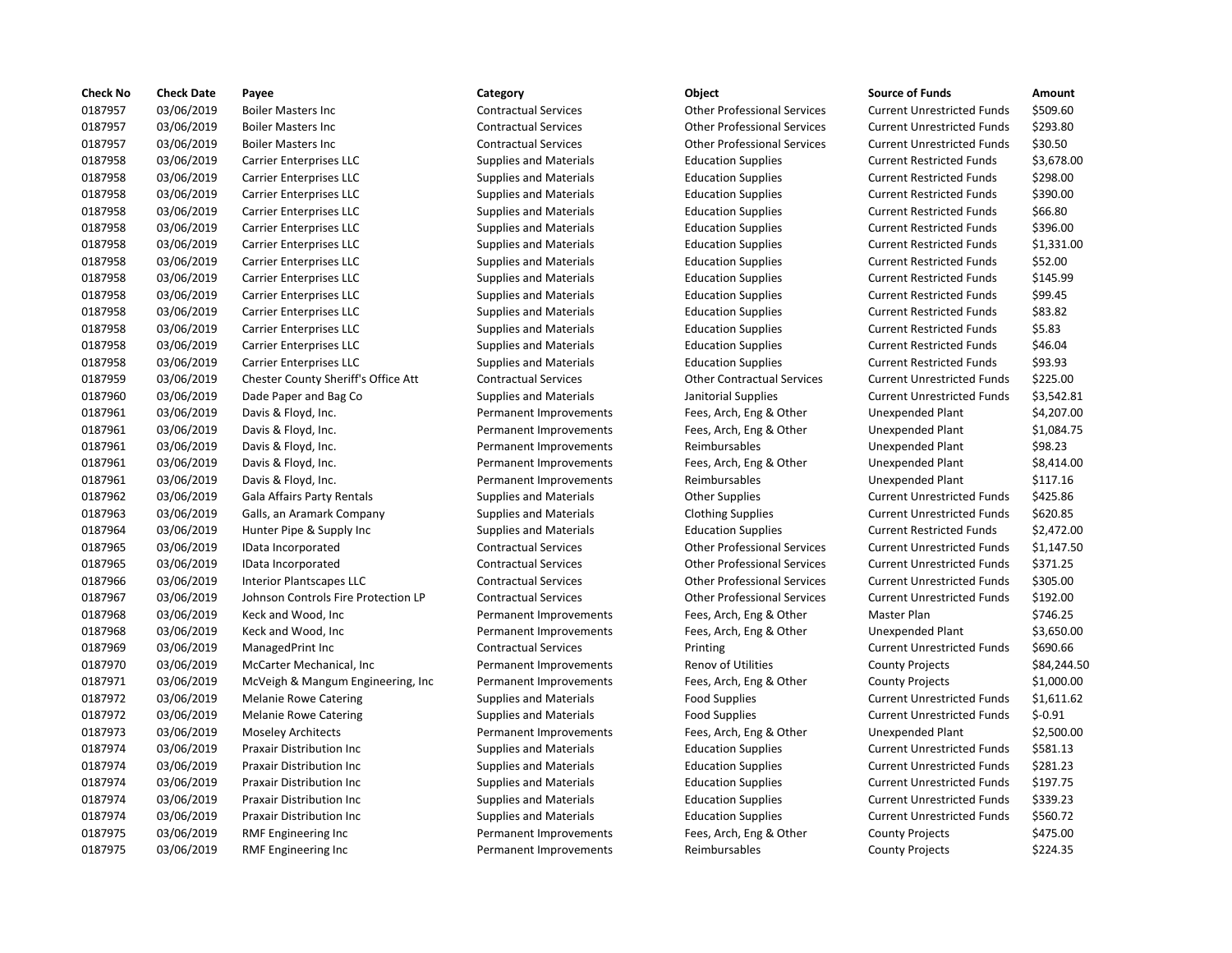| <b>Check No</b> | <b>Check Date</b> | Payee                                      | Category                      | Object                             | <b>Source of Funds</b>            | Amount    |
|-----------------|-------------------|--------------------------------------------|-------------------------------|------------------------------------|-----------------------------------|-----------|
| 0187976         | 03/06/2019        | Snipes                                     | Supplies and Materials        | Janitorial Supplies                | <b>Current Unrestricted Funds</b> | \$110.30  |
| 0187977         | 03/06/2019        | Team IA, Inc.                              | <b>Contractual Services</b>   | <b>Other Professional Services</b> | <b>Current Unrestricted Funds</b> | \$3,500.0 |
| 0187978         | 03/06/2019        | United Refrigeration Inc                   | <b>Contractual Services</b>   | <b>General Repair</b>              | <b>Current Unrestricted Funds</b> | \$185.80  |
| 0187979         | 03/06/2019        | Waste Management of the Carolinas          | <b>Contractual Services</b>   | <b>Other Contractual Services</b>  | <b>Current Unrestricted Funds</b> | \$393.48  |
| 0187980         | 03/06/2019        | WRBK Oldies 90.3 Fm                        | <b>Contractual Services</b>   | Advertising                        | <b>Current Unrestricted Funds</b> | \$335.00  |
| 0187981         | 03/11/2019        | Jairo McMican                              | <b>Current Assets</b>         | <b>Prepaid Expenses</b>            | <b>Current Unrestricted Funds</b> | \$500.00  |
| 0187982         | 03/11/2019        | <b>Accreditation Commission for Educat</b> | <b>Fixed Charges</b>          | Dues & Membership Fees             | <b>Current Unrestricted Funds</b> | \$1,000.0 |
| 0187983         | 03/11/2019        | Accreditation Review Committee on E        | Travel                        | Out of State Registration Fees     | <b>Current Unrestricted Funds</b> | \$250.00  |
| 0187985         | 03/11/2019        | National Association of Education O        | <b>Fixed Charges</b>          | Dues & Membership Fees             | <b>Current Unrestricted Funds</b> | \$50.00   |
| 0187988         | 03/11/2019        | Cherry Tree, LLC                           | <b>Fixed Charges</b>          | <b>Rent Non State</b>              | <b>Current Unrestricted Funds</b> | \$8,532.5 |
| 0187989         | 03/11/2019        | Chester Rental Uniform                     | <b>Supplies and Materials</b> | <b>Clothing Supplies</b>           | <b>Current Unrestricted Funds</b> | \$7.02    |
| 0187989         | 03/11/2019        | <b>Chester Rental Uniform</b>              | Supplies and Materials        | <b>Clothing Supplies</b>           | <b>Current Unrestricted Funds</b> | \$7.02    |
| 0187989         | 03/11/2019        | Chester Rental Uniform                     | <b>Supplies and Materials</b> | <b>Clothing Supplies</b>           | <b>Current Unrestricted Funds</b> | \$7.02    |
| 0187989         | 03/11/2019        | <b>Chester Rental Uniform</b>              | <b>Supplies and Materials</b> | <b>Clothing Supplies</b>           | <b>Current Unrestricted Funds</b> | \$7.02    |
| 0187989         | 03/11/2019        | <b>Chester Rental Uniform</b>              | <b>Current Liabilities</b>    | Uniform                            | <b>Current Unrestricted Funds</b> | \$7.02    |
| 0187989         | 03/11/2019        | Chester Rental Uniform                     | <b>Current Liabilities</b>    | Uniform                            | <b>Current Unrestricted Funds</b> | \$7.02    |
| 0187989         | 03/11/2019        | <b>Chester Rental Uniform</b>              | <b>Current Liabilities</b>    | Uniform                            | <b>Current Unrestricted Funds</b> | \$7.02    |
| 0187989         | 03/11/2019        | <b>Chester Rental Uniform</b>              | <b>Current Liabilities</b>    | Uniform                            | <b>Current Unrestricted Funds</b> | \$7.02    |
| 0187990         | 03/11/2019        | Department of Administration               | <b>Supplies and Materials</b> | Postage                            | <b>Current Unrestricted Funds</b> | \$30.00   |
| 0187991         | 03/11/2019        | Sysco Food Services of Charlotte Ll        | <b>Supplies and Materials</b> | <b>Food Supplies</b>               | <b>Current Unrestricted Funds</b> | \$1,407.1 |
| 0187991         | 03/11/2019        | Sysco Food Services of Charlotte Ll        | <b>Supplies and Materials</b> | Food Supplies                      | <b>Current Unrestricted Funds</b> | \$1,167.7 |
| 0187991         | 03/11/2019        | Sysco Food Services of Charlotte Ll        | <b>Supplies and Materials</b> | <b>Food Supplies</b>               | <b>Current Unrestricted Funds</b> | \$1,081.3 |
| 0187991         | 03/11/2019        | Sysco Food Services of Charlotte Ll        | <b>Supplies and Materials</b> | Food Supplies                      | <b>Current Unrestricted Funds</b> | \$1,245.5 |
| 0187992         | 03/11/2019        | York Technical College Foundation          | <b>Fixed Charges</b>          | <b>Rent Non State</b>              | <b>Current Unrestricted Funds</b> | \$1,607.5 |
| 0187992         | 03/11/2019        | York Technical College Foundation          | <b>Fixed Charges</b>          | Rent Non State                     | <b>Current Unrestricted Funds</b> | \$3,082.3 |
| 0187992         | 03/11/2019        | York Technical College Foundation          | <b>Fixed Charges</b>          | Rent Non State                     | <b>Current Unrestricted Funds</b> | \$1,666.6 |
| 0187993         | 03/12/2019        | Adams Outdoor Advertising of Nc            | <b>Contractual Services</b>   | Advertising                        | <b>Current Unrestricted Funds</b> | \$1,941.5 |
| 0187994         | 03/12/2019        | AKA Comp Solutions, Inc.                   | <b>Contractual Services</b>   | <b>Other Professional Services</b> | <b>Current Unrestricted Funds</b> | \$266.00  |
| 0187994         | 03/12/2019        | AKA Comp Solutions, Inc.                   | <b>Contractual Services</b>   | <b>Other Professional Services</b> | <b>Current Unrestricted Funds</b> | \$2,794.7 |
| 0187994         | 03/12/2019        | AKA Comp Solutions, Inc.                   | <b>Contractual Services</b>   | <b>Other Professional Services</b> | <b>Current Unrestricted Funds</b> | \$133.00  |
| 0187994         | 03/12/2019        | AKA Comp Solutions, Inc.                   | <b>Contractual Services</b>   | <b>Other Professional Services</b> | <b>Current Unrestricted Funds</b> | \$9,535.6 |
| 0187994         | 03/12/2019        | AKA Comp Solutions, Inc.                   | <b>Contractual Services</b>   | <b>Other Professional Services</b> | <b>Current Unrestricted Funds</b> | \$3,731.1 |
| 0187995         | 03/12/2019        | <b>Bridge Interpreting Service</b>         | <b>Contractual Services</b>   | <b>Other Professional Services</b> | <b>Current Unrestricted Funds</b> | \$3,060.0 |
| 0187996         | 03/12/2019        | Canon Solutions America Inc                | <b>Supplies and Materials</b> | Photocopy Supplies                 | <b>Current Unrestricted Funds</b> | \$8.05    |
| 0187996         | 03/12/2019        | Canon Solutions America Inc                | <b>Supplies and Materials</b> | Photocopy Supplies                 | <b>Current Unrestricted Funds</b> | \$170.64  |
| 0187997         | 03/12/2019        | Caretaker Management Service Inc           | <b>Contractual Services</b>   | <b>Other Contractual Services</b>  | <b>Current Unrestricted Funds</b> | \$400.00  |
| 0187997         | 03/12/2019        | Caretaker Management Service Inc           | <b>Contractual Services</b>   | <b>Other Contractual Services</b>  | <b>Current Unrestricted Funds</b> | \$1,050.0 |
| 0187997         | 03/12/2019        | Caretaker Management Service Inc           | <b>Contractual Services</b>   | <b>Other Professional Services</b> | <b>Current Unrestricted Funds</b> | \$450.00  |
| 0187998         | 03/12/2019        | Carolina Couriers, LLC                     | <b>Contractual Services</b>   | <b>Other Contractual Services</b>  | <b>Current Unrestricted Funds</b> | \$560.00  |
| 0187999         | 03/12/2019        | Carolina Elevator Service Inc              | <b>Contractual Services</b>   | <b>Other Contractual Services</b>  | <b>Current Unrestricted Funds</b> | \$395.00  |
| 0188000         | 03/12/2019        | Channing L Bete Company                    | <b>Supplies and Materials</b> | <b>Education Supplies</b>          | <b>Current Unrestricted Funds</b> | \$199.50  |
| 0188001         | 03/12/2019        | City of Rock Hill                          | <b>Supplies and Materials</b> | Fuel                               | <b>Current Unrestricted Funds</b> | \$702.24  |
| 0188001         | 03/12/2019        | City of Rock Hill                          | <b>Supplies and Materials</b> | Fuel                               | <b>Current Unrestricted Funds</b> | \$252.43  |
| 0188002         | 03/12/2019        | Dais, Inc. D/B/A Regroup                   | <b>Contractual Services</b>   | <b>Other Contractual Services</b>  | <b>Current Unrestricted Funds</b> | \$5,731.0 |
| 0188003         | 03/12/2019        | Davis & Floyd, Inc.                        | Permanent Improvements        | Fees, Arch, Eng & Other            | <b>Unexpended Plant</b>           | \$2,364.0 |
|                 |                   |                                            |                               |                                    |                                   |           |

# Permanent Improvements Fees, Arch, Eng & Other Unexpended Plant \$2,364.00

# 03/06/2019 Snipes Supplies and Materials Janitorial Supplies Current Unrestricted Funds \$110.30 03/06/2019 Team IA, Inc. Contractual Services Other Professional Services Current Unrestricted Funds \$3,500.00 03/06/2019 United Refrigeration Inc Contractual Services General Repair Current Unrestricted Funds \$185.80 03/06/2019 Waste Management of the Carolinas Contractual Services Other Contractual Services Current Unrestricted Funds \$393.48 Contractual Services **237.00** Advertising Current Unrestricted Funds \$335.00 Current Assets **12018 12019 Current Assets** Prepaid Expenses Current Unrestricted Funds \$500.00 Fixed Charges **21,000.00** Dues & Membership Fees Current Unrestricted Funds \$1,000.00 Travel **Accreditation Committee on Committee on Committee on E Travel Committee on Current Unrestricted Funds** \$250.00 Fixed Charges The Charges Current Unrestricted Funds \$50.00 Fixed Charges **1278 12019 Controller Fixed Current Unrestricted Funds** 58,532.50 Supplies and Materials **Clothing Supplies** Current Unrestricted Funds \$7.02 Supplies and Materials **Clothing Supplies** Current Unrestricted Funds \$7.02 03/11/2019 Chester Rental Uniform Supplies and Materials Clothing Supplies Current Unrestricted Funds \$7.02 03/11/2019 Chester Rental Uniform Supplies and Materials Clothing Supplies Current Unrestricted Funds \$7.02 03/11/2019 Chester Rental Uniform Current Liabilities Uniform Current Unrestricted Funds \$7.02 03/11/2019 Chester Rental Uniform Current Liabilities Uniform Current Unrestricted Funds \$7.02 03/11/2019 Chester Rental Uniform Current Liabilities Uniform Current Unrestricted Funds \$7.02 03/11/2019 Chester Rental Uniform Current Liabilities Uniform Current Unrestricted Funds \$7.02 03/11/2019 Department of Administration Supplies and Materials Postage Current Unrestricted Funds \$30.00 03/11/2019 Sysco Food Services of Charlotte Ll Supplies and Materials Food Supplies Current Unrestricted Funds \$1,407.17 03/11/2019 Sysco Food Services of Charlotte Ll Supplies and Materials Food Supplies Current Unrestricted Funds \$1,167.72 03/11/2019 Sysco Food Services of Charlotte Ll Supplies and Materials Food Supplies Current Unrestricted Funds \$1,081.39 03/11/2019 Sysco Food Services of Charlotte Ll Supplies and Materials Food Supplies Current Unrestricted Funds \$1,245.50 Fixed Charges Technical College Rent Non State Current Unrestricted Funds \$1,607.53 Fixed Charges Technical College Foundation Fixed Current Unrestricted Funds \$3,082.37 Fixed Charges **1,666.66** Rent Non State **Current Unrestricted Funds** \$1,666.66 Ontractual Services **Contractual Services** Advertising Current Unrestricted Funds \$1,941.55 03/12/2019 AKA Comp Solutions, Inc. Contractual Services Other Professional Services Current Unrestricted Funds \$266.00 03/12/2019 AKA Comp Solutions, Inc. Contractual Services Other Professional Services Current Unrestricted Funds \$2,794.77 03/12/2019 AKA Comp Solutions, Inc. Contractual Services Other Professional Services Current Unrestricted Funds \$133.00 03/12/2019 AKA Comp Solutions, Inc. Contractual Services Other Professional Services Current Unrestricted Funds \$9,535.68 03/12/2019 AKA Comp Solutions, Inc. Contractual Services Other Professional Services Current Unrestricted Funds \$3,731.10 03/12/2019 Bridge Interpreting Service Contractual Services Other Professional Services Current Unrestricted Funds \$3,060.00 03/12/2019 Canon Solutions America Inc Supplies and Materials Photocopy Supplies Current Unrestricted Funds \$8.05 Supplies and Materials **Example 2018** Photocopy Supplies Current Unrestricted Funds \$170.64 Contractual Services **Careta Contractual Services** Current Unrestricted Funds \$400.00 03/12/2019 Caretaker Management Service Inc Contractual Services Other Contractual Services Current Unrestricted Funds \$1,050.00 03/12/2019 Caretaker Management Service Inc Contractual Services Other Professional Services Current Unrestricted Funds \$450.00 03/12/2019 Carolina Couriers, LLC Contractual Services Other Contractual Services Current Unrestricted Funds \$560.00 03/12/2019 Carolina Elevator Service Inc Contractual Services Other Contractual Services Current Unrestricted Funds \$395.00 03/12/2019 Channing L Bete Company Supplies and Materials Education Supplies Current Unrestricted Funds \$199.50 03/12/2019 City of Rock Hill Supplies and Materials Fuel Current Unrestricted Funds \$702.24 Supplies and Materials **Fuel Fuel Current Unrestricted Funds** 5252.43 03/12/2019 Dais, Inc. D/B/A Regroup Contractual Services Other Contractual Services Current Unrestricted Funds \$5,731.00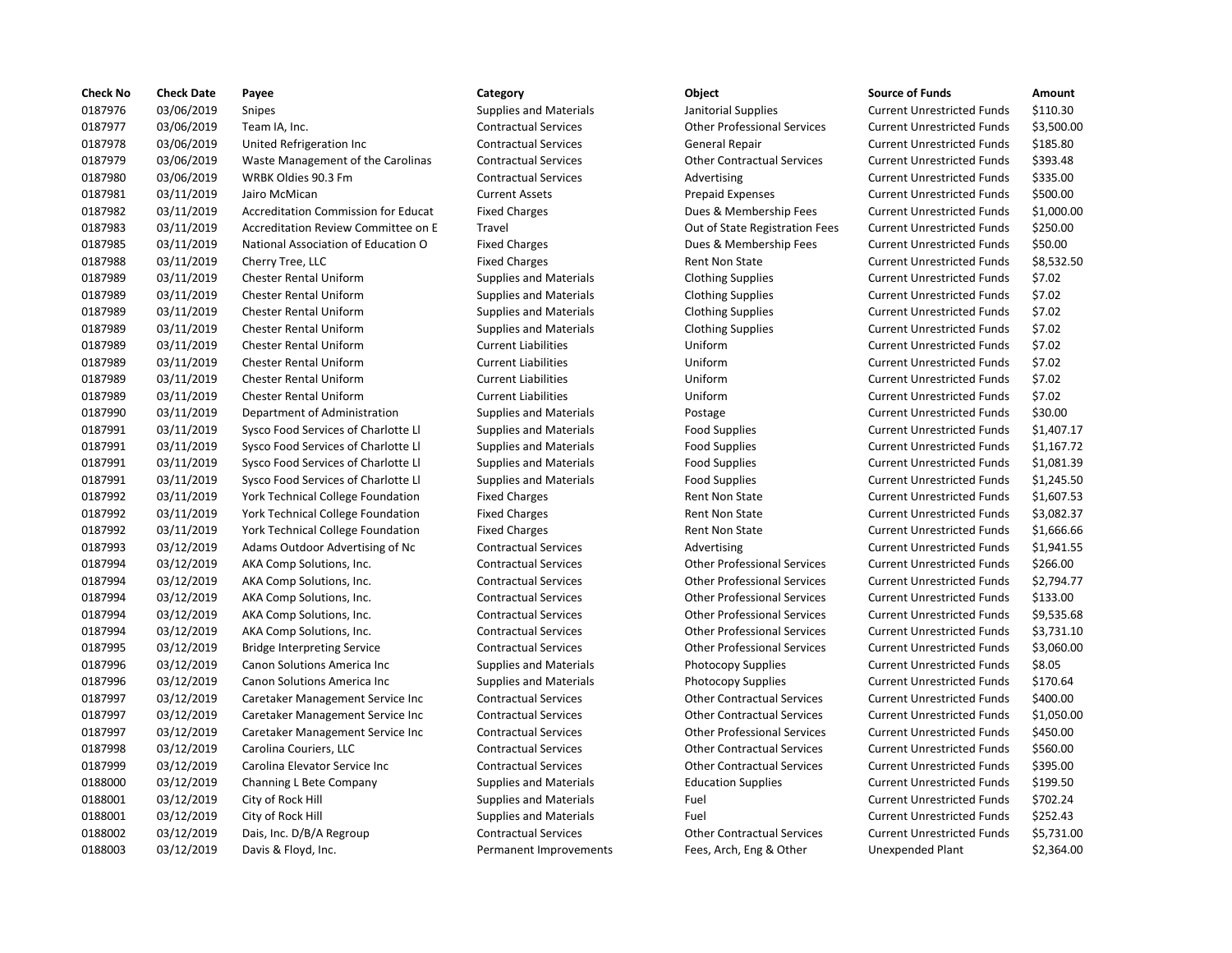| 0188003<br>\$89.32<br>03/12/2019<br>Davis & Floyd, Inc.<br>Permanent Improvements<br>Reimbursables<br><b>Unexpended Plant</b><br>0188004<br>03/12/2019<br>\$3,289.72<br><b>Gateway Supply Company</b><br><b>Contractual Services</b><br>General Repair<br><b>Current Unrestricted Funds</b><br>0188005<br>03/12/2019<br><b>Herald Publishing</b><br><b>Contractual Services</b><br><b>Current Unrestricted Funds</b><br>\$767.65<br>Advertising<br>0188006<br>03/12/2019<br>\$305.00<br><b>Interior Plantscapes LLC</b><br><b>Contractual Services</b><br><b>Other Professional Services</b><br><b>Current Unrestricted Funds</b><br>0188007<br>03/12/2019<br>\$888.00<br><b>Melanie Rowe Catering</b><br>Supplies and Materials<br><b>Food Supplies</b><br><b>Current Unrestricted Funds</b><br>0188007<br>03/12/2019<br>\$1,030.70<br><b>Melanie Rowe Catering</b><br><b>Supplies and Materials</b><br><b>Food Supplies</b><br><b>Current Unrestricted Funds</b><br>0188008<br>03/12/2019<br>\$12,000.00<br><b>Midlands Technical College</b><br><b>Contractual Services</b><br><b>Other Professional Services</b><br><b>Current Unrestricted Funds</b><br>0188009<br>03/12/2019<br><b>Contractual Services</b><br><b>Other Professional Services</b><br><b>Current Unrestricted Funds</b><br>\$690.00<br>Patton Inc<br>0188009<br>03/12/2019<br><b>Contractual Services</b><br><b>Other Professional Services</b><br>\$127.20<br>Patton Inc<br><b>Current Unrestricted Funds</b><br>0188009<br>03/12/2019<br>\$66.00<br>Patton Inc<br><b>Contractual Services</b><br><b>Other Professional Services</b><br><b>Current Unrestricted Funds</b><br>0188009<br>03/12/2019<br>\$20.00<br>Patton Inc<br><b>Contractual Services</b><br><b>Other Professional Services</b><br><b>Current Unrestricted Funds</b><br>0188009<br>03/12/2019<br>$$-0.13$<br>Patton Inc<br><b>Contractual Services</b><br><b>Other Professional Services</b><br><b>Current Unrestricted Funds</b><br>0188010<br>03/12/2019<br>Pye-Baker Fire & Safety, LLC<br><b>Contractual Services</b><br><b>Other Professional Services</b><br><b>Current Unrestricted Funds</b><br>\$225.00<br>0188011<br>03/12/2019<br><b>Contractual Services</b><br><b>Current Unrestricted Funds</b><br>\$149.27<br><b>Record Storage Systems</b><br>Data Processing Serv<br>0188012<br>03/12/2019<br>\$519.28<br>Staffmark<br><b>Contractual Services</b><br><b>Other Contractual Services</b><br><b>Current Unrestricted Funds</b><br>0188012<br>03/12/2019<br>Staffmark<br>\$1,001.00<br><b>Contractual Services</b><br><b>Other Contractual Services</b><br><b>Current Unrestricted Funds</b><br>0188012<br>03/12/2019<br>Staffmark<br><b>Contractual Services</b><br><b>Other Contractual Services</b><br>\$872.30<br><b>Current Unrestricted Funds</b><br>0188012<br>03/12/2019<br>Staffmark<br><b>Contractual Services</b><br><b>Other Contractual Services</b><br><b>Current Unrestricted Funds</b><br>\$519.28<br>0188013<br>03/12/2019<br><b>Other Professional Services</b><br>\$119.48<br><b>Unifirst Corporation</b><br><b>Contractual Services</b><br><b>Current Unrestricted Funds</b><br>0188014<br>03/12/2019<br>\$535.10<br>American Airlines, Inc.<br>Travel<br>Out of State Air Trans<br><b>Current Unrestricted Funds</b><br>0188014<br>03/12/2019<br>Out of State Lodging<br>\$15.00<br>American Airlines, Inc.<br>Travel<br><b>Current Unrestricted Funds</b><br>0188014<br>03/12/2019<br>Out of State Lodging<br><b>Current Unrestricted Funds</b><br>\$15.00<br>American Airlines, Inc.<br>Travel<br>0188014<br>03/12/2019<br>Out of State Air Trans<br>\$431.50<br>American Airlines, Inc.<br>Travel<br><b>Current Unrestricted Funds</b><br>0188014<br>03/12/2019<br>Out of State Air Trans<br>\$472.48<br>American Airlines, Inc.<br>Travel<br><b>Current Unrestricted Funds</b><br>0188014<br>03/12/2019<br>American Airlines, Inc.<br>Travel<br>Out of State Air Trans<br><b>Current Unrestricted Funds</b><br>\$491.95<br>0188014<br>03/12/2019<br>Out of State Air Trans<br><b>Current Unrestricted Funds</b><br>\$728.82<br>American Airlines, Inc.<br>Travel<br>0188014<br>03/12/2019<br>Out of State Air Trans<br>\$387.10<br>American Airlines, Inc.<br>Travel<br><b>Current Unrestricted Funds</b><br>0188014<br>03/12/2019<br>Out of State Air Trans<br>\$412.41<br>American Airlines, Inc.<br>Travel<br><b>Current Unrestricted Funds</b><br>0188015<br>03/12/2019<br>applya Occupational Solutions LLC<br>Op Revenue - Other Current Unres<br>ARC PT BKGD DRG TST<br><b>Current Unrestricted Funds</b><br>\$496.06<br>0188017<br>03/14/2019<br>Travel<br><b>Current Unrestricted Funds</b><br>\$242.80<br><b>Business Card</b><br>In State Lodging<br>0188017<br>03/14/2019<br>\$242.80<br><b>Business Card</b><br>Travel<br>In State Lodging<br><b>Current Unrestricted Funds</b><br>0188017<br>\$242.80<br>03/14/2019<br><b>Business Card</b><br>Travel<br>In State Lodging<br><b>Current Unrestricted Funds</b><br>0188017<br>03/14/2019<br><b>Business Card</b><br>Travel<br>Out of State Lodging<br><b>Current Unrestricted Funds</b><br>\$987.21<br>0188017<br>\$209.47<br>03/14/2019<br><b>Business Card</b><br>Travel<br><b>Current Unrestricted Funds</b><br>In State Lodging<br>0188017<br>03/14/2019<br><b>Business Card</b><br>Travel<br>In State Lodging<br><b>Current Unrestricted Funds</b><br>\$164.70<br>0188017<br>03/14/2019<br>\$158.91<br><b>Business Card</b><br>Travel<br>In State Lodging<br><b>Current Unrestricted Funds</b><br>0188017<br>03/14/2019<br><b>Business Card</b><br>Travel<br>Out of State Lodging<br><b>Current Unrestricted Funds</b><br>\$392.50<br>0188017<br>\$241.92<br>03/14/2019<br>Travel<br><b>Current Unrestricted Funds</b><br><b>Business Card</b><br>In State Lodging<br>0188017<br>03/14/2019<br><b>Business Card</b><br>Travel<br>In State Lodging<br><b>Current Unrestricted Funds</b><br>\$241.92<br>0188017<br>03/14/2019<br>Out of State Lodging<br><b>Current Unrestricted Funds</b><br>\$1,090.00<br><b>Business Card</b><br>Travel<br>0188017<br>\$30.00<br>03/14/2019<br><b>Business Card</b><br>Travel<br>Out of State Air Trans<br><b>Current Unrestricted Funds</b><br>0188019<br><b>Other Professional Services</b><br>\$3,000.00<br>03/14/2019<br><b>Contractual Services</b><br><b>Current Unrestricted Funds</b><br>Come-See-Me Festival, Inc.<br>0188022<br>03/14/2019<br>Canon Solutions America Inc<br><b>Fixed Charges</b><br>Rental Other<br><b>Current Unrestricted Funds</b><br>\$161.87<br>0188022<br>\$16.09<br>03/14/2019<br><b>Canon Solutions America Inc.</b><br><b>Supplies and Materials</b><br><b>Current Unrestricted Funds</b><br><b>Photocopy Supplies</b> | <b>Check No</b> | <b>Check Date</b> | Payee                       | Category                      | Object                    | <b>Source of Funds</b>            | Amount   |
|---------------------------------------------------------------------------------------------------------------------------------------------------------------------------------------------------------------------------------------------------------------------------------------------------------------------------------------------------------------------------------------------------------------------------------------------------------------------------------------------------------------------------------------------------------------------------------------------------------------------------------------------------------------------------------------------------------------------------------------------------------------------------------------------------------------------------------------------------------------------------------------------------------------------------------------------------------------------------------------------------------------------------------------------------------------------------------------------------------------------------------------------------------------------------------------------------------------------------------------------------------------------------------------------------------------------------------------------------------------------------------------------------------------------------------------------------------------------------------------------------------------------------------------------------------------------------------------------------------------------------------------------------------------------------------------------------------------------------------------------------------------------------------------------------------------------------------------------------------------------------------------------------------------------------------------------------------------------------------------------------------------------------------------------------------------------------------------------------------------------------------------------------------------------------------------------------------------------------------------------------------------------------------------------------------------------------------------------------------------------------------------------------------------------------------------------------------------------------------------------------------------------------------------------------------------------------------------------------------------------------------------------------------------------------------------------------------------------------------------------------------------------------------------------------------------------------------------------------------------------------------------------------------------------------------------------------------------------------------------------------------------------------------------------------------------------------------------------------------------------------------------------------------------------------------------------------------------------------------------------------------------------------------------------------------------------------------------------------------------------------------------------------------------------------------------------------------------------------------------------------------------------------------------------------------------------------------------------------------------------------------------------------------------------------------------------------------------------------------------------------------------------------------------------------------------------------------------------------------------------------------------------------------------------------------------------------------------------------------------------------------------------------------------------------------------------------------------------------------------------------------------------------------------------------------------------------------------------------------------------------------------------------------------------------------------------------------------------------------------------------------------------------------------------------------------------------------------------------------------------------------------------------------------------------------------------------------------------------------------------------------------------------------------------------------------------------------------------------------------------------------------------------------------------------------------------------------------------------------------------------------------------------------------------------------------------------------------------------------------------------------------------------------------------------------------------------------------------------------------------------------------------------------------------------------------------------------------------------------------------------------------------------------------------------------------------------------------------------------------------------------------------------------------------------------------------------------------------------------------------------------------------------------------------------------------------------------------------------------------------------------------------------------------------------------------------------------------------------------------------------------------------------------------------------------------------------------------------------------------------------------------------------------------------------------------------------------------------------------------------------------------------------------------------------------------------------------------------------------------------------------------------------------------------------------------------------------------------------------------------------------------------------------------------------------------------------------------------------------------------------------------------------------------------------------------------------------------------------------------------------------------------------------------------------------------------------------------------------------------------------------------------------------------------------------------------------------------------------------------------|-----------------|-------------------|-----------------------------|-------------------------------|---------------------------|-----------------------------------|----------|
|                                                                                                                                                                                                                                                                                                                                                                                                                                                                                                                                                                                                                                                                                                                                                                                                                                                                                                                                                                                                                                                                                                                                                                                                                                                                                                                                                                                                                                                                                                                                                                                                                                                                                                                                                                                                                                                                                                                                                                                                                                                                                                                                                                                                                                                                                                                                                                                                                                                                                                                                                                                                                                                                                                                                                                                                                                                                                                                                                                                                                                                                                                                                                                                                                                                                                                                                                                                                                                                                                                                                                                                                                                                                                                                                                                                                                                                                                                                                                                                                                                                                                                                                                                                                                                                                                                                                                                                                                                                                                                                                                                                                                                                                                                                                                                                                                                                                                                                                                                                                                                                                                                                                                                                                                                                                                                                                                                                                                                                                                                                                                                                                                                                                                                                                                                                                                                                                                                                                                                                                                                                                                                                                                                                                                                                                                                                                                                                                                                                                                                                                                                                                                                                                                                                                             |                 |                   |                             |                               |                           |                                   |          |
|                                                                                                                                                                                                                                                                                                                                                                                                                                                                                                                                                                                                                                                                                                                                                                                                                                                                                                                                                                                                                                                                                                                                                                                                                                                                                                                                                                                                                                                                                                                                                                                                                                                                                                                                                                                                                                                                                                                                                                                                                                                                                                                                                                                                                                                                                                                                                                                                                                                                                                                                                                                                                                                                                                                                                                                                                                                                                                                                                                                                                                                                                                                                                                                                                                                                                                                                                                                                                                                                                                                                                                                                                                                                                                                                                                                                                                                                                                                                                                                                                                                                                                                                                                                                                                                                                                                                                                                                                                                                                                                                                                                                                                                                                                                                                                                                                                                                                                                                                                                                                                                                                                                                                                                                                                                                                                                                                                                                                                                                                                                                                                                                                                                                                                                                                                                                                                                                                                                                                                                                                                                                                                                                                                                                                                                                                                                                                                                                                                                                                                                                                                                                                                                                                                                                             |                 |                   |                             |                               |                           |                                   |          |
|                                                                                                                                                                                                                                                                                                                                                                                                                                                                                                                                                                                                                                                                                                                                                                                                                                                                                                                                                                                                                                                                                                                                                                                                                                                                                                                                                                                                                                                                                                                                                                                                                                                                                                                                                                                                                                                                                                                                                                                                                                                                                                                                                                                                                                                                                                                                                                                                                                                                                                                                                                                                                                                                                                                                                                                                                                                                                                                                                                                                                                                                                                                                                                                                                                                                                                                                                                                                                                                                                                                                                                                                                                                                                                                                                                                                                                                                                                                                                                                                                                                                                                                                                                                                                                                                                                                                                                                                                                                                                                                                                                                                                                                                                                                                                                                                                                                                                                                                                                                                                                                                                                                                                                                                                                                                                                                                                                                                                                                                                                                                                                                                                                                                                                                                                                                                                                                                                                                                                                                                                                                                                                                                                                                                                                                                                                                                                                                                                                                                                                                                                                                                                                                                                                                                             |                 |                   |                             |                               |                           |                                   |          |
|                                                                                                                                                                                                                                                                                                                                                                                                                                                                                                                                                                                                                                                                                                                                                                                                                                                                                                                                                                                                                                                                                                                                                                                                                                                                                                                                                                                                                                                                                                                                                                                                                                                                                                                                                                                                                                                                                                                                                                                                                                                                                                                                                                                                                                                                                                                                                                                                                                                                                                                                                                                                                                                                                                                                                                                                                                                                                                                                                                                                                                                                                                                                                                                                                                                                                                                                                                                                                                                                                                                                                                                                                                                                                                                                                                                                                                                                                                                                                                                                                                                                                                                                                                                                                                                                                                                                                                                                                                                                                                                                                                                                                                                                                                                                                                                                                                                                                                                                                                                                                                                                                                                                                                                                                                                                                                                                                                                                                                                                                                                                                                                                                                                                                                                                                                                                                                                                                                                                                                                                                                                                                                                                                                                                                                                                                                                                                                                                                                                                                                                                                                                                                                                                                                                                             |                 |                   |                             |                               |                           |                                   |          |
|                                                                                                                                                                                                                                                                                                                                                                                                                                                                                                                                                                                                                                                                                                                                                                                                                                                                                                                                                                                                                                                                                                                                                                                                                                                                                                                                                                                                                                                                                                                                                                                                                                                                                                                                                                                                                                                                                                                                                                                                                                                                                                                                                                                                                                                                                                                                                                                                                                                                                                                                                                                                                                                                                                                                                                                                                                                                                                                                                                                                                                                                                                                                                                                                                                                                                                                                                                                                                                                                                                                                                                                                                                                                                                                                                                                                                                                                                                                                                                                                                                                                                                                                                                                                                                                                                                                                                                                                                                                                                                                                                                                                                                                                                                                                                                                                                                                                                                                                                                                                                                                                                                                                                                                                                                                                                                                                                                                                                                                                                                                                                                                                                                                                                                                                                                                                                                                                                                                                                                                                                                                                                                                                                                                                                                                                                                                                                                                                                                                                                                                                                                                                                                                                                                                                             |                 |                   |                             |                               |                           |                                   |          |
|                                                                                                                                                                                                                                                                                                                                                                                                                                                                                                                                                                                                                                                                                                                                                                                                                                                                                                                                                                                                                                                                                                                                                                                                                                                                                                                                                                                                                                                                                                                                                                                                                                                                                                                                                                                                                                                                                                                                                                                                                                                                                                                                                                                                                                                                                                                                                                                                                                                                                                                                                                                                                                                                                                                                                                                                                                                                                                                                                                                                                                                                                                                                                                                                                                                                                                                                                                                                                                                                                                                                                                                                                                                                                                                                                                                                                                                                                                                                                                                                                                                                                                                                                                                                                                                                                                                                                                                                                                                                                                                                                                                                                                                                                                                                                                                                                                                                                                                                                                                                                                                                                                                                                                                                                                                                                                                                                                                                                                                                                                                                                                                                                                                                                                                                                                                                                                                                                                                                                                                                                                                                                                                                                                                                                                                                                                                                                                                                                                                                                                                                                                                                                                                                                                                                             |                 |                   |                             |                               |                           |                                   |          |
|                                                                                                                                                                                                                                                                                                                                                                                                                                                                                                                                                                                                                                                                                                                                                                                                                                                                                                                                                                                                                                                                                                                                                                                                                                                                                                                                                                                                                                                                                                                                                                                                                                                                                                                                                                                                                                                                                                                                                                                                                                                                                                                                                                                                                                                                                                                                                                                                                                                                                                                                                                                                                                                                                                                                                                                                                                                                                                                                                                                                                                                                                                                                                                                                                                                                                                                                                                                                                                                                                                                                                                                                                                                                                                                                                                                                                                                                                                                                                                                                                                                                                                                                                                                                                                                                                                                                                                                                                                                                                                                                                                                                                                                                                                                                                                                                                                                                                                                                                                                                                                                                                                                                                                                                                                                                                                                                                                                                                                                                                                                                                                                                                                                                                                                                                                                                                                                                                                                                                                                                                                                                                                                                                                                                                                                                                                                                                                                                                                                                                                                                                                                                                                                                                                                                             |                 |                   |                             |                               |                           |                                   |          |
|                                                                                                                                                                                                                                                                                                                                                                                                                                                                                                                                                                                                                                                                                                                                                                                                                                                                                                                                                                                                                                                                                                                                                                                                                                                                                                                                                                                                                                                                                                                                                                                                                                                                                                                                                                                                                                                                                                                                                                                                                                                                                                                                                                                                                                                                                                                                                                                                                                                                                                                                                                                                                                                                                                                                                                                                                                                                                                                                                                                                                                                                                                                                                                                                                                                                                                                                                                                                                                                                                                                                                                                                                                                                                                                                                                                                                                                                                                                                                                                                                                                                                                                                                                                                                                                                                                                                                                                                                                                                                                                                                                                                                                                                                                                                                                                                                                                                                                                                                                                                                                                                                                                                                                                                                                                                                                                                                                                                                                                                                                                                                                                                                                                                                                                                                                                                                                                                                                                                                                                                                                                                                                                                                                                                                                                                                                                                                                                                                                                                                                                                                                                                                                                                                                                                             |                 |                   |                             |                               |                           |                                   |          |
|                                                                                                                                                                                                                                                                                                                                                                                                                                                                                                                                                                                                                                                                                                                                                                                                                                                                                                                                                                                                                                                                                                                                                                                                                                                                                                                                                                                                                                                                                                                                                                                                                                                                                                                                                                                                                                                                                                                                                                                                                                                                                                                                                                                                                                                                                                                                                                                                                                                                                                                                                                                                                                                                                                                                                                                                                                                                                                                                                                                                                                                                                                                                                                                                                                                                                                                                                                                                                                                                                                                                                                                                                                                                                                                                                                                                                                                                                                                                                                                                                                                                                                                                                                                                                                                                                                                                                                                                                                                                                                                                                                                                                                                                                                                                                                                                                                                                                                                                                                                                                                                                                                                                                                                                                                                                                                                                                                                                                                                                                                                                                                                                                                                                                                                                                                                                                                                                                                                                                                                                                                                                                                                                                                                                                                                                                                                                                                                                                                                                                                                                                                                                                                                                                                                                             |                 |                   |                             |                               |                           |                                   |          |
|                                                                                                                                                                                                                                                                                                                                                                                                                                                                                                                                                                                                                                                                                                                                                                                                                                                                                                                                                                                                                                                                                                                                                                                                                                                                                                                                                                                                                                                                                                                                                                                                                                                                                                                                                                                                                                                                                                                                                                                                                                                                                                                                                                                                                                                                                                                                                                                                                                                                                                                                                                                                                                                                                                                                                                                                                                                                                                                                                                                                                                                                                                                                                                                                                                                                                                                                                                                                                                                                                                                                                                                                                                                                                                                                                                                                                                                                                                                                                                                                                                                                                                                                                                                                                                                                                                                                                                                                                                                                                                                                                                                                                                                                                                                                                                                                                                                                                                                                                                                                                                                                                                                                                                                                                                                                                                                                                                                                                                                                                                                                                                                                                                                                                                                                                                                                                                                                                                                                                                                                                                                                                                                                                                                                                                                                                                                                                                                                                                                                                                                                                                                                                                                                                                                                             |                 |                   |                             |                               |                           |                                   |          |
|                                                                                                                                                                                                                                                                                                                                                                                                                                                                                                                                                                                                                                                                                                                                                                                                                                                                                                                                                                                                                                                                                                                                                                                                                                                                                                                                                                                                                                                                                                                                                                                                                                                                                                                                                                                                                                                                                                                                                                                                                                                                                                                                                                                                                                                                                                                                                                                                                                                                                                                                                                                                                                                                                                                                                                                                                                                                                                                                                                                                                                                                                                                                                                                                                                                                                                                                                                                                                                                                                                                                                                                                                                                                                                                                                                                                                                                                                                                                                                                                                                                                                                                                                                                                                                                                                                                                                                                                                                                                                                                                                                                                                                                                                                                                                                                                                                                                                                                                                                                                                                                                                                                                                                                                                                                                                                                                                                                                                                                                                                                                                                                                                                                                                                                                                                                                                                                                                                                                                                                                                                                                                                                                                                                                                                                                                                                                                                                                                                                                                                                                                                                                                                                                                                                                             |                 |                   |                             |                               |                           |                                   |          |
|                                                                                                                                                                                                                                                                                                                                                                                                                                                                                                                                                                                                                                                                                                                                                                                                                                                                                                                                                                                                                                                                                                                                                                                                                                                                                                                                                                                                                                                                                                                                                                                                                                                                                                                                                                                                                                                                                                                                                                                                                                                                                                                                                                                                                                                                                                                                                                                                                                                                                                                                                                                                                                                                                                                                                                                                                                                                                                                                                                                                                                                                                                                                                                                                                                                                                                                                                                                                                                                                                                                                                                                                                                                                                                                                                                                                                                                                                                                                                                                                                                                                                                                                                                                                                                                                                                                                                                                                                                                                                                                                                                                                                                                                                                                                                                                                                                                                                                                                                                                                                                                                                                                                                                                                                                                                                                                                                                                                                                                                                                                                                                                                                                                                                                                                                                                                                                                                                                                                                                                                                                                                                                                                                                                                                                                                                                                                                                                                                                                                                                                                                                                                                                                                                                                                             |                 |                   |                             |                               |                           |                                   |          |
|                                                                                                                                                                                                                                                                                                                                                                                                                                                                                                                                                                                                                                                                                                                                                                                                                                                                                                                                                                                                                                                                                                                                                                                                                                                                                                                                                                                                                                                                                                                                                                                                                                                                                                                                                                                                                                                                                                                                                                                                                                                                                                                                                                                                                                                                                                                                                                                                                                                                                                                                                                                                                                                                                                                                                                                                                                                                                                                                                                                                                                                                                                                                                                                                                                                                                                                                                                                                                                                                                                                                                                                                                                                                                                                                                                                                                                                                                                                                                                                                                                                                                                                                                                                                                                                                                                                                                                                                                                                                                                                                                                                                                                                                                                                                                                                                                                                                                                                                                                                                                                                                                                                                                                                                                                                                                                                                                                                                                                                                                                                                                                                                                                                                                                                                                                                                                                                                                                                                                                                                                                                                                                                                                                                                                                                                                                                                                                                                                                                                                                                                                                                                                                                                                                                                             |                 |                   |                             |                               |                           |                                   |          |
|                                                                                                                                                                                                                                                                                                                                                                                                                                                                                                                                                                                                                                                                                                                                                                                                                                                                                                                                                                                                                                                                                                                                                                                                                                                                                                                                                                                                                                                                                                                                                                                                                                                                                                                                                                                                                                                                                                                                                                                                                                                                                                                                                                                                                                                                                                                                                                                                                                                                                                                                                                                                                                                                                                                                                                                                                                                                                                                                                                                                                                                                                                                                                                                                                                                                                                                                                                                                                                                                                                                                                                                                                                                                                                                                                                                                                                                                                                                                                                                                                                                                                                                                                                                                                                                                                                                                                                                                                                                                                                                                                                                                                                                                                                                                                                                                                                                                                                                                                                                                                                                                                                                                                                                                                                                                                                                                                                                                                                                                                                                                                                                                                                                                                                                                                                                                                                                                                                                                                                                                                                                                                                                                                                                                                                                                                                                                                                                                                                                                                                                                                                                                                                                                                                                                             |                 |                   |                             |                               |                           |                                   |          |
|                                                                                                                                                                                                                                                                                                                                                                                                                                                                                                                                                                                                                                                                                                                                                                                                                                                                                                                                                                                                                                                                                                                                                                                                                                                                                                                                                                                                                                                                                                                                                                                                                                                                                                                                                                                                                                                                                                                                                                                                                                                                                                                                                                                                                                                                                                                                                                                                                                                                                                                                                                                                                                                                                                                                                                                                                                                                                                                                                                                                                                                                                                                                                                                                                                                                                                                                                                                                                                                                                                                                                                                                                                                                                                                                                                                                                                                                                                                                                                                                                                                                                                                                                                                                                                                                                                                                                                                                                                                                                                                                                                                                                                                                                                                                                                                                                                                                                                                                                                                                                                                                                                                                                                                                                                                                                                                                                                                                                                                                                                                                                                                                                                                                                                                                                                                                                                                                                                                                                                                                                                                                                                                                                                                                                                                                                                                                                                                                                                                                                                                                                                                                                                                                                                                                             |                 |                   |                             |                               |                           |                                   |          |
|                                                                                                                                                                                                                                                                                                                                                                                                                                                                                                                                                                                                                                                                                                                                                                                                                                                                                                                                                                                                                                                                                                                                                                                                                                                                                                                                                                                                                                                                                                                                                                                                                                                                                                                                                                                                                                                                                                                                                                                                                                                                                                                                                                                                                                                                                                                                                                                                                                                                                                                                                                                                                                                                                                                                                                                                                                                                                                                                                                                                                                                                                                                                                                                                                                                                                                                                                                                                                                                                                                                                                                                                                                                                                                                                                                                                                                                                                                                                                                                                                                                                                                                                                                                                                                                                                                                                                                                                                                                                                                                                                                                                                                                                                                                                                                                                                                                                                                                                                                                                                                                                                                                                                                                                                                                                                                                                                                                                                                                                                                                                                                                                                                                                                                                                                                                                                                                                                                                                                                                                                                                                                                                                                                                                                                                                                                                                                                                                                                                                                                                                                                                                                                                                                                                                             |                 |                   |                             |                               |                           |                                   |          |
|                                                                                                                                                                                                                                                                                                                                                                                                                                                                                                                                                                                                                                                                                                                                                                                                                                                                                                                                                                                                                                                                                                                                                                                                                                                                                                                                                                                                                                                                                                                                                                                                                                                                                                                                                                                                                                                                                                                                                                                                                                                                                                                                                                                                                                                                                                                                                                                                                                                                                                                                                                                                                                                                                                                                                                                                                                                                                                                                                                                                                                                                                                                                                                                                                                                                                                                                                                                                                                                                                                                                                                                                                                                                                                                                                                                                                                                                                                                                                                                                                                                                                                                                                                                                                                                                                                                                                                                                                                                                                                                                                                                                                                                                                                                                                                                                                                                                                                                                                                                                                                                                                                                                                                                                                                                                                                                                                                                                                                                                                                                                                                                                                                                                                                                                                                                                                                                                                                                                                                                                                                                                                                                                                                                                                                                                                                                                                                                                                                                                                                                                                                                                                                                                                                                                             |                 |                   |                             |                               |                           |                                   |          |
|                                                                                                                                                                                                                                                                                                                                                                                                                                                                                                                                                                                                                                                                                                                                                                                                                                                                                                                                                                                                                                                                                                                                                                                                                                                                                                                                                                                                                                                                                                                                                                                                                                                                                                                                                                                                                                                                                                                                                                                                                                                                                                                                                                                                                                                                                                                                                                                                                                                                                                                                                                                                                                                                                                                                                                                                                                                                                                                                                                                                                                                                                                                                                                                                                                                                                                                                                                                                                                                                                                                                                                                                                                                                                                                                                                                                                                                                                                                                                                                                                                                                                                                                                                                                                                                                                                                                                                                                                                                                                                                                                                                                                                                                                                                                                                                                                                                                                                                                                                                                                                                                                                                                                                                                                                                                                                                                                                                                                                                                                                                                                                                                                                                                                                                                                                                                                                                                                                                                                                                                                                                                                                                                                                                                                                                                                                                                                                                                                                                                                                                                                                                                                                                                                                                                             |                 |                   |                             |                               |                           |                                   |          |
|                                                                                                                                                                                                                                                                                                                                                                                                                                                                                                                                                                                                                                                                                                                                                                                                                                                                                                                                                                                                                                                                                                                                                                                                                                                                                                                                                                                                                                                                                                                                                                                                                                                                                                                                                                                                                                                                                                                                                                                                                                                                                                                                                                                                                                                                                                                                                                                                                                                                                                                                                                                                                                                                                                                                                                                                                                                                                                                                                                                                                                                                                                                                                                                                                                                                                                                                                                                                                                                                                                                                                                                                                                                                                                                                                                                                                                                                                                                                                                                                                                                                                                                                                                                                                                                                                                                                                                                                                                                                                                                                                                                                                                                                                                                                                                                                                                                                                                                                                                                                                                                                                                                                                                                                                                                                                                                                                                                                                                                                                                                                                                                                                                                                                                                                                                                                                                                                                                                                                                                                                                                                                                                                                                                                                                                                                                                                                                                                                                                                                                                                                                                                                                                                                                                                             |                 |                   |                             |                               |                           |                                   |          |
|                                                                                                                                                                                                                                                                                                                                                                                                                                                                                                                                                                                                                                                                                                                                                                                                                                                                                                                                                                                                                                                                                                                                                                                                                                                                                                                                                                                                                                                                                                                                                                                                                                                                                                                                                                                                                                                                                                                                                                                                                                                                                                                                                                                                                                                                                                                                                                                                                                                                                                                                                                                                                                                                                                                                                                                                                                                                                                                                                                                                                                                                                                                                                                                                                                                                                                                                                                                                                                                                                                                                                                                                                                                                                                                                                                                                                                                                                                                                                                                                                                                                                                                                                                                                                                                                                                                                                                                                                                                                                                                                                                                                                                                                                                                                                                                                                                                                                                                                                                                                                                                                                                                                                                                                                                                                                                                                                                                                                                                                                                                                                                                                                                                                                                                                                                                                                                                                                                                                                                                                                                                                                                                                                                                                                                                                                                                                                                                                                                                                                                                                                                                                                                                                                                                                             |                 |                   |                             |                               |                           |                                   |          |
|                                                                                                                                                                                                                                                                                                                                                                                                                                                                                                                                                                                                                                                                                                                                                                                                                                                                                                                                                                                                                                                                                                                                                                                                                                                                                                                                                                                                                                                                                                                                                                                                                                                                                                                                                                                                                                                                                                                                                                                                                                                                                                                                                                                                                                                                                                                                                                                                                                                                                                                                                                                                                                                                                                                                                                                                                                                                                                                                                                                                                                                                                                                                                                                                                                                                                                                                                                                                                                                                                                                                                                                                                                                                                                                                                                                                                                                                                                                                                                                                                                                                                                                                                                                                                                                                                                                                                                                                                                                                                                                                                                                                                                                                                                                                                                                                                                                                                                                                                                                                                                                                                                                                                                                                                                                                                                                                                                                                                                                                                                                                                                                                                                                                                                                                                                                                                                                                                                                                                                                                                                                                                                                                                                                                                                                                                                                                                                                                                                                                                                                                                                                                                                                                                                                                             |                 |                   |                             |                               |                           |                                   |          |
|                                                                                                                                                                                                                                                                                                                                                                                                                                                                                                                                                                                                                                                                                                                                                                                                                                                                                                                                                                                                                                                                                                                                                                                                                                                                                                                                                                                                                                                                                                                                                                                                                                                                                                                                                                                                                                                                                                                                                                                                                                                                                                                                                                                                                                                                                                                                                                                                                                                                                                                                                                                                                                                                                                                                                                                                                                                                                                                                                                                                                                                                                                                                                                                                                                                                                                                                                                                                                                                                                                                                                                                                                                                                                                                                                                                                                                                                                                                                                                                                                                                                                                                                                                                                                                                                                                                                                                                                                                                                                                                                                                                                                                                                                                                                                                                                                                                                                                                                                                                                                                                                                                                                                                                                                                                                                                                                                                                                                                                                                                                                                                                                                                                                                                                                                                                                                                                                                                                                                                                                                                                                                                                                                                                                                                                                                                                                                                                                                                                                                                                                                                                                                                                                                                                                             |                 |                   |                             |                               |                           |                                   |          |
|                                                                                                                                                                                                                                                                                                                                                                                                                                                                                                                                                                                                                                                                                                                                                                                                                                                                                                                                                                                                                                                                                                                                                                                                                                                                                                                                                                                                                                                                                                                                                                                                                                                                                                                                                                                                                                                                                                                                                                                                                                                                                                                                                                                                                                                                                                                                                                                                                                                                                                                                                                                                                                                                                                                                                                                                                                                                                                                                                                                                                                                                                                                                                                                                                                                                                                                                                                                                                                                                                                                                                                                                                                                                                                                                                                                                                                                                                                                                                                                                                                                                                                                                                                                                                                                                                                                                                                                                                                                                                                                                                                                                                                                                                                                                                                                                                                                                                                                                                                                                                                                                                                                                                                                                                                                                                                                                                                                                                                                                                                                                                                                                                                                                                                                                                                                                                                                                                                                                                                                                                                                                                                                                                                                                                                                                                                                                                                                                                                                                                                                                                                                                                                                                                                                                             |                 |                   |                             |                               |                           |                                   |          |
|                                                                                                                                                                                                                                                                                                                                                                                                                                                                                                                                                                                                                                                                                                                                                                                                                                                                                                                                                                                                                                                                                                                                                                                                                                                                                                                                                                                                                                                                                                                                                                                                                                                                                                                                                                                                                                                                                                                                                                                                                                                                                                                                                                                                                                                                                                                                                                                                                                                                                                                                                                                                                                                                                                                                                                                                                                                                                                                                                                                                                                                                                                                                                                                                                                                                                                                                                                                                                                                                                                                                                                                                                                                                                                                                                                                                                                                                                                                                                                                                                                                                                                                                                                                                                                                                                                                                                                                                                                                                                                                                                                                                                                                                                                                                                                                                                                                                                                                                                                                                                                                                                                                                                                                                                                                                                                                                                                                                                                                                                                                                                                                                                                                                                                                                                                                                                                                                                                                                                                                                                                                                                                                                                                                                                                                                                                                                                                                                                                                                                                                                                                                                                                                                                                                                             |                 |                   |                             |                               |                           |                                   |          |
|                                                                                                                                                                                                                                                                                                                                                                                                                                                                                                                                                                                                                                                                                                                                                                                                                                                                                                                                                                                                                                                                                                                                                                                                                                                                                                                                                                                                                                                                                                                                                                                                                                                                                                                                                                                                                                                                                                                                                                                                                                                                                                                                                                                                                                                                                                                                                                                                                                                                                                                                                                                                                                                                                                                                                                                                                                                                                                                                                                                                                                                                                                                                                                                                                                                                                                                                                                                                                                                                                                                                                                                                                                                                                                                                                                                                                                                                                                                                                                                                                                                                                                                                                                                                                                                                                                                                                                                                                                                                                                                                                                                                                                                                                                                                                                                                                                                                                                                                                                                                                                                                                                                                                                                                                                                                                                                                                                                                                                                                                                                                                                                                                                                                                                                                                                                                                                                                                                                                                                                                                                                                                                                                                                                                                                                                                                                                                                                                                                                                                                                                                                                                                                                                                                                                             |                 |                   |                             |                               |                           |                                   |          |
|                                                                                                                                                                                                                                                                                                                                                                                                                                                                                                                                                                                                                                                                                                                                                                                                                                                                                                                                                                                                                                                                                                                                                                                                                                                                                                                                                                                                                                                                                                                                                                                                                                                                                                                                                                                                                                                                                                                                                                                                                                                                                                                                                                                                                                                                                                                                                                                                                                                                                                                                                                                                                                                                                                                                                                                                                                                                                                                                                                                                                                                                                                                                                                                                                                                                                                                                                                                                                                                                                                                                                                                                                                                                                                                                                                                                                                                                                                                                                                                                                                                                                                                                                                                                                                                                                                                                                                                                                                                                                                                                                                                                                                                                                                                                                                                                                                                                                                                                                                                                                                                                                                                                                                                                                                                                                                                                                                                                                                                                                                                                                                                                                                                                                                                                                                                                                                                                                                                                                                                                                                                                                                                                                                                                                                                                                                                                                                                                                                                                                                                                                                                                                                                                                                                                             |                 |                   |                             |                               |                           |                                   |          |
|                                                                                                                                                                                                                                                                                                                                                                                                                                                                                                                                                                                                                                                                                                                                                                                                                                                                                                                                                                                                                                                                                                                                                                                                                                                                                                                                                                                                                                                                                                                                                                                                                                                                                                                                                                                                                                                                                                                                                                                                                                                                                                                                                                                                                                                                                                                                                                                                                                                                                                                                                                                                                                                                                                                                                                                                                                                                                                                                                                                                                                                                                                                                                                                                                                                                                                                                                                                                                                                                                                                                                                                                                                                                                                                                                                                                                                                                                                                                                                                                                                                                                                                                                                                                                                                                                                                                                                                                                                                                                                                                                                                                                                                                                                                                                                                                                                                                                                                                                                                                                                                                                                                                                                                                                                                                                                                                                                                                                                                                                                                                                                                                                                                                                                                                                                                                                                                                                                                                                                                                                                                                                                                                                                                                                                                                                                                                                                                                                                                                                                                                                                                                                                                                                                                                             |                 |                   |                             |                               |                           |                                   |          |
|                                                                                                                                                                                                                                                                                                                                                                                                                                                                                                                                                                                                                                                                                                                                                                                                                                                                                                                                                                                                                                                                                                                                                                                                                                                                                                                                                                                                                                                                                                                                                                                                                                                                                                                                                                                                                                                                                                                                                                                                                                                                                                                                                                                                                                                                                                                                                                                                                                                                                                                                                                                                                                                                                                                                                                                                                                                                                                                                                                                                                                                                                                                                                                                                                                                                                                                                                                                                                                                                                                                                                                                                                                                                                                                                                                                                                                                                                                                                                                                                                                                                                                                                                                                                                                                                                                                                                                                                                                                                                                                                                                                                                                                                                                                                                                                                                                                                                                                                                                                                                                                                                                                                                                                                                                                                                                                                                                                                                                                                                                                                                                                                                                                                                                                                                                                                                                                                                                                                                                                                                                                                                                                                                                                                                                                                                                                                                                                                                                                                                                                                                                                                                                                                                                                                             |                 |                   |                             |                               |                           |                                   |          |
|                                                                                                                                                                                                                                                                                                                                                                                                                                                                                                                                                                                                                                                                                                                                                                                                                                                                                                                                                                                                                                                                                                                                                                                                                                                                                                                                                                                                                                                                                                                                                                                                                                                                                                                                                                                                                                                                                                                                                                                                                                                                                                                                                                                                                                                                                                                                                                                                                                                                                                                                                                                                                                                                                                                                                                                                                                                                                                                                                                                                                                                                                                                                                                                                                                                                                                                                                                                                                                                                                                                                                                                                                                                                                                                                                                                                                                                                                                                                                                                                                                                                                                                                                                                                                                                                                                                                                                                                                                                                                                                                                                                                                                                                                                                                                                                                                                                                                                                                                                                                                                                                                                                                                                                                                                                                                                                                                                                                                                                                                                                                                                                                                                                                                                                                                                                                                                                                                                                                                                                                                                                                                                                                                                                                                                                                                                                                                                                                                                                                                                                                                                                                                                                                                                                                             |                 |                   |                             |                               |                           |                                   |          |
|                                                                                                                                                                                                                                                                                                                                                                                                                                                                                                                                                                                                                                                                                                                                                                                                                                                                                                                                                                                                                                                                                                                                                                                                                                                                                                                                                                                                                                                                                                                                                                                                                                                                                                                                                                                                                                                                                                                                                                                                                                                                                                                                                                                                                                                                                                                                                                                                                                                                                                                                                                                                                                                                                                                                                                                                                                                                                                                                                                                                                                                                                                                                                                                                                                                                                                                                                                                                                                                                                                                                                                                                                                                                                                                                                                                                                                                                                                                                                                                                                                                                                                                                                                                                                                                                                                                                                                                                                                                                                                                                                                                                                                                                                                                                                                                                                                                                                                                                                                                                                                                                                                                                                                                                                                                                                                                                                                                                                                                                                                                                                                                                                                                                                                                                                                                                                                                                                                                                                                                                                                                                                                                                                                                                                                                                                                                                                                                                                                                                                                                                                                                                                                                                                                                                             |                 |                   |                             |                               |                           |                                   |          |
|                                                                                                                                                                                                                                                                                                                                                                                                                                                                                                                                                                                                                                                                                                                                                                                                                                                                                                                                                                                                                                                                                                                                                                                                                                                                                                                                                                                                                                                                                                                                                                                                                                                                                                                                                                                                                                                                                                                                                                                                                                                                                                                                                                                                                                                                                                                                                                                                                                                                                                                                                                                                                                                                                                                                                                                                                                                                                                                                                                                                                                                                                                                                                                                                                                                                                                                                                                                                                                                                                                                                                                                                                                                                                                                                                                                                                                                                                                                                                                                                                                                                                                                                                                                                                                                                                                                                                                                                                                                                                                                                                                                                                                                                                                                                                                                                                                                                                                                                                                                                                                                                                                                                                                                                                                                                                                                                                                                                                                                                                                                                                                                                                                                                                                                                                                                                                                                                                                                                                                                                                                                                                                                                                                                                                                                                                                                                                                                                                                                                                                                                                                                                                                                                                                                                             |                 |                   |                             |                               |                           |                                   |          |
|                                                                                                                                                                                                                                                                                                                                                                                                                                                                                                                                                                                                                                                                                                                                                                                                                                                                                                                                                                                                                                                                                                                                                                                                                                                                                                                                                                                                                                                                                                                                                                                                                                                                                                                                                                                                                                                                                                                                                                                                                                                                                                                                                                                                                                                                                                                                                                                                                                                                                                                                                                                                                                                                                                                                                                                                                                                                                                                                                                                                                                                                                                                                                                                                                                                                                                                                                                                                                                                                                                                                                                                                                                                                                                                                                                                                                                                                                                                                                                                                                                                                                                                                                                                                                                                                                                                                                                                                                                                                                                                                                                                                                                                                                                                                                                                                                                                                                                                                                                                                                                                                                                                                                                                                                                                                                                                                                                                                                                                                                                                                                                                                                                                                                                                                                                                                                                                                                                                                                                                                                                                                                                                                                                                                                                                                                                                                                                                                                                                                                                                                                                                                                                                                                                                                             |                 |                   |                             |                               |                           |                                   |          |
|                                                                                                                                                                                                                                                                                                                                                                                                                                                                                                                                                                                                                                                                                                                                                                                                                                                                                                                                                                                                                                                                                                                                                                                                                                                                                                                                                                                                                                                                                                                                                                                                                                                                                                                                                                                                                                                                                                                                                                                                                                                                                                                                                                                                                                                                                                                                                                                                                                                                                                                                                                                                                                                                                                                                                                                                                                                                                                                                                                                                                                                                                                                                                                                                                                                                                                                                                                                                                                                                                                                                                                                                                                                                                                                                                                                                                                                                                                                                                                                                                                                                                                                                                                                                                                                                                                                                                                                                                                                                                                                                                                                                                                                                                                                                                                                                                                                                                                                                                                                                                                                                                                                                                                                                                                                                                                                                                                                                                                                                                                                                                                                                                                                                                                                                                                                                                                                                                                                                                                                                                                                                                                                                                                                                                                                                                                                                                                                                                                                                                                                                                                                                                                                                                                                                             |                 |                   |                             |                               |                           |                                   |          |
|                                                                                                                                                                                                                                                                                                                                                                                                                                                                                                                                                                                                                                                                                                                                                                                                                                                                                                                                                                                                                                                                                                                                                                                                                                                                                                                                                                                                                                                                                                                                                                                                                                                                                                                                                                                                                                                                                                                                                                                                                                                                                                                                                                                                                                                                                                                                                                                                                                                                                                                                                                                                                                                                                                                                                                                                                                                                                                                                                                                                                                                                                                                                                                                                                                                                                                                                                                                                                                                                                                                                                                                                                                                                                                                                                                                                                                                                                                                                                                                                                                                                                                                                                                                                                                                                                                                                                                                                                                                                                                                                                                                                                                                                                                                                                                                                                                                                                                                                                                                                                                                                                                                                                                                                                                                                                                                                                                                                                                                                                                                                                                                                                                                                                                                                                                                                                                                                                                                                                                                                                                                                                                                                                                                                                                                                                                                                                                                                                                                                                                                                                                                                                                                                                                                                             |                 |                   |                             |                               |                           |                                   |          |
|                                                                                                                                                                                                                                                                                                                                                                                                                                                                                                                                                                                                                                                                                                                                                                                                                                                                                                                                                                                                                                                                                                                                                                                                                                                                                                                                                                                                                                                                                                                                                                                                                                                                                                                                                                                                                                                                                                                                                                                                                                                                                                                                                                                                                                                                                                                                                                                                                                                                                                                                                                                                                                                                                                                                                                                                                                                                                                                                                                                                                                                                                                                                                                                                                                                                                                                                                                                                                                                                                                                                                                                                                                                                                                                                                                                                                                                                                                                                                                                                                                                                                                                                                                                                                                                                                                                                                                                                                                                                                                                                                                                                                                                                                                                                                                                                                                                                                                                                                                                                                                                                                                                                                                                                                                                                                                                                                                                                                                                                                                                                                                                                                                                                                                                                                                                                                                                                                                                                                                                                                                                                                                                                                                                                                                                                                                                                                                                                                                                                                                                                                                                                                                                                                                                                             |                 |                   |                             |                               |                           |                                   |          |
|                                                                                                                                                                                                                                                                                                                                                                                                                                                                                                                                                                                                                                                                                                                                                                                                                                                                                                                                                                                                                                                                                                                                                                                                                                                                                                                                                                                                                                                                                                                                                                                                                                                                                                                                                                                                                                                                                                                                                                                                                                                                                                                                                                                                                                                                                                                                                                                                                                                                                                                                                                                                                                                                                                                                                                                                                                                                                                                                                                                                                                                                                                                                                                                                                                                                                                                                                                                                                                                                                                                                                                                                                                                                                                                                                                                                                                                                                                                                                                                                                                                                                                                                                                                                                                                                                                                                                                                                                                                                                                                                                                                                                                                                                                                                                                                                                                                                                                                                                                                                                                                                                                                                                                                                                                                                                                                                                                                                                                                                                                                                                                                                                                                                                                                                                                                                                                                                                                                                                                                                                                                                                                                                                                                                                                                                                                                                                                                                                                                                                                                                                                                                                                                                                                                                             |                 |                   |                             |                               |                           |                                   |          |
|                                                                                                                                                                                                                                                                                                                                                                                                                                                                                                                                                                                                                                                                                                                                                                                                                                                                                                                                                                                                                                                                                                                                                                                                                                                                                                                                                                                                                                                                                                                                                                                                                                                                                                                                                                                                                                                                                                                                                                                                                                                                                                                                                                                                                                                                                                                                                                                                                                                                                                                                                                                                                                                                                                                                                                                                                                                                                                                                                                                                                                                                                                                                                                                                                                                                                                                                                                                                                                                                                                                                                                                                                                                                                                                                                                                                                                                                                                                                                                                                                                                                                                                                                                                                                                                                                                                                                                                                                                                                                                                                                                                                                                                                                                                                                                                                                                                                                                                                                                                                                                                                                                                                                                                                                                                                                                                                                                                                                                                                                                                                                                                                                                                                                                                                                                                                                                                                                                                                                                                                                                                                                                                                                                                                                                                                                                                                                                                                                                                                                                                                                                                                                                                                                                                                             |                 |                   |                             |                               |                           |                                   |          |
|                                                                                                                                                                                                                                                                                                                                                                                                                                                                                                                                                                                                                                                                                                                                                                                                                                                                                                                                                                                                                                                                                                                                                                                                                                                                                                                                                                                                                                                                                                                                                                                                                                                                                                                                                                                                                                                                                                                                                                                                                                                                                                                                                                                                                                                                                                                                                                                                                                                                                                                                                                                                                                                                                                                                                                                                                                                                                                                                                                                                                                                                                                                                                                                                                                                                                                                                                                                                                                                                                                                                                                                                                                                                                                                                                                                                                                                                                                                                                                                                                                                                                                                                                                                                                                                                                                                                                                                                                                                                                                                                                                                                                                                                                                                                                                                                                                                                                                                                                                                                                                                                                                                                                                                                                                                                                                                                                                                                                                                                                                                                                                                                                                                                                                                                                                                                                                                                                                                                                                                                                                                                                                                                                                                                                                                                                                                                                                                                                                                                                                                                                                                                                                                                                                                                             |                 |                   |                             |                               |                           |                                   |          |
|                                                                                                                                                                                                                                                                                                                                                                                                                                                                                                                                                                                                                                                                                                                                                                                                                                                                                                                                                                                                                                                                                                                                                                                                                                                                                                                                                                                                                                                                                                                                                                                                                                                                                                                                                                                                                                                                                                                                                                                                                                                                                                                                                                                                                                                                                                                                                                                                                                                                                                                                                                                                                                                                                                                                                                                                                                                                                                                                                                                                                                                                                                                                                                                                                                                                                                                                                                                                                                                                                                                                                                                                                                                                                                                                                                                                                                                                                                                                                                                                                                                                                                                                                                                                                                                                                                                                                                                                                                                                                                                                                                                                                                                                                                                                                                                                                                                                                                                                                                                                                                                                                                                                                                                                                                                                                                                                                                                                                                                                                                                                                                                                                                                                                                                                                                                                                                                                                                                                                                                                                                                                                                                                                                                                                                                                                                                                                                                                                                                                                                                                                                                                                                                                                                                                             |                 |                   |                             |                               |                           |                                   |          |
|                                                                                                                                                                                                                                                                                                                                                                                                                                                                                                                                                                                                                                                                                                                                                                                                                                                                                                                                                                                                                                                                                                                                                                                                                                                                                                                                                                                                                                                                                                                                                                                                                                                                                                                                                                                                                                                                                                                                                                                                                                                                                                                                                                                                                                                                                                                                                                                                                                                                                                                                                                                                                                                                                                                                                                                                                                                                                                                                                                                                                                                                                                                                                                                                                                                                                                                                                                                                                                                                                                                                                                                                                                                                                                                                                                                                                                                                                                                                                                                                                                                                                                                                                                                                                                                                                                                                                                                                                                                                                                                                                                                                                                                                                                                                                                                                                                                                                                                                                                                                                                                                                                                                                                                                                                                                                                                                                                                                                                                                                                                                                                                                                                                                                                                                                                                                                                                                                                                                                                                                                                                                                                                                                                                                                                                                                                                                                                                                                                                                                                                                                                                                                                                                                                                                             |                 |                   |                             |                               |                           |                                   |          |
|                                                                                                                                                                                                                                                                                                                                                                                                                                                                                                                                                                                                                                                                                                                                                                                                                                                                                                                                                                                                                                                                                                                                                                                                                                                                                                                                                                                                                                                                                                                                                                                                                                                                                                                                                                                                                                                                                                                                                                                                                                                                                                                                                                                                                                                                                                                                                                                                                                                                                                                                                                                                                                                                                                                                                                                                                                                                                                                                                                                                                                                                                                                                                                                                                                                                                                                                                                                                                                                                                                                                                                                                                                                                                                                                                                                                                                                                                                                                                                                                                                                                                                                                                                                                                                                                                                                                                                                                                                                                                                                                                                                                                                                                                                                                                                                                                                                                                                                                                                                                                                                                                                                                                                                                                                                                                                                                                                                                                                                                                                                                                                                                                                                                                                                                                                                                                                                                                                                                                                                                                                                                                                                                                                                                                                                                                                                                                                                                                                                                                                                                                                                                                                                                                                                                             |                 |                   |                             |                               |                           |                                   |          |
|                                                                                                                                                                                                                                                                                                                                                                                                                                                                                                                                                                                                                                                                                                                                                                                                                                                                                                                                                                                                                                                                                                                                                                                                                                                                                                                                                                                                                                                                                                                                                                                                                                                                                                                                                                                                                                                                                                                                                                                                                                                                                                                                                                                                                                                                                                                                                                                                                                                                                                                                                                                                                                                                                                                                                                                                                                                                                                                                                                                                                                                                                                                                                                                                                                                                                                                                                                                                                                                                                                                                                                                                                                                                                                                                                                                                                                                                                                                                                                                                                                                                                                                                                                                                                                                                                                                                                                                                                                                                                                                                                                                                                                                                                                                                                                                                                                                                                                                                                                                                                                                                                                                                                                                                                                                                                                                                                                                                                                                                                                                                                                                                                                                                                                                                                                                                                                                                                                                                                                                                                                                                                                                                                                                                                                                                                                                                                                                                                                                                                                                                                                                                                                                                                                                                             |                 |                   |                             |                               |                           |                                   |          |
|                                                                                                                                                                                                                                                                                                                                                                                                                                                                                                                                                                                                                                                                                                                                                                                                                                                                                                                                                                                                                                                                                                                                                                                                                                                                                                                                                                                                                                                                                                                                                                                                                                                                                                                                                                                                                                                                                                                                                                                                                                                                                                                                                                                                                                                                                                                                                                                                                                                                                                                                                                                                                                                                                                                                                                                                                                                                                                                                                                                                                                                                                                                                                                                                                                                                                                                                                                                                                                                                                                                                                                                                                                                                                                                                                                                                                                                                                                                                                                                                                                                                                                                                                                                                                                                                                                                                                                                                                                                                                                                                                                                                                                                                                                                                                                                                                                                                                                                                                                                                                                                                                                                                                                                                                                                                                                                                                                                                                                                                                                                                                                                                                                                                                                                                                                                                                                                                                                                                                                                                                                                                                                                                                                                                                                                                                                                                                                                                                                                                                                                                                                                                                                                                                                                                             |                 |                   |                             |                               |                           |                                   |          |
|                                                                                                                                                                                                                                                                                                                                                                                                                                                                                                                                                                                                                                                                                                                                                                                                                                                                                                                                                                                                                                                                                                                                                                                                                                                                                                                                                                                                                                                                                                                                                                                                                                                                                                                                                                                                                                                                                                                                                                                                                                                                                                                                                                                                                                                                                                                                                                                                                                                                                                                                                                                                                                                                                                                                                                                                                                                                                                                                                                                                                                                                                                                                                                                                                                                                                                                                                                                                                                                                                                                                                                                                                                                                                                                                                                                                                                                                                                                                                                                                                                                                                                                                                                                                                                                                                                                                                                                                                                                                                                                                                                                                                                                                                                                                                                                                                                                                                                                                                                                                                                                                                                                                                                                                                                                                                                                                                                                                                                                                                                                                                                                                                                                                                                                                                                                                                                                                                                                                                                                                                                                                                                                                                                                                                                                                                                                                                                                                                                                                                                                                                                                                                                                                                                                                             |                 |                   |                             |                               |                           |                                   |          |
|                                                                                                                                                                                                                                                                                                                                                                                                                                                                                                                                                                                                                                                                                                                                                                                                                                                                                                                                                                                                                                                                                                                                                                                                                                                                                                                                                                                                                                                                                                                                                                                                                                                                                                                                                                                                                                                                                                                                                                                                                                                                                                                                                                                                                                                                                                                                                                                                                                                                                                                                                                                                                                                                                                                                                                                                                                                                                                                                                                                                                                                                                                                                                                                                                                                                                                                                                                                                                                                                                                                                                                                                                                                                                                                                                                                                                                                                                                                                                                                                                                                                                                                                                                                                                                                                                                                                                                                                                                                                                                                                                                                                                                                                                                                                                                                                                                                                                                                                                                                                                                                                                                                                                                                                                                                                                                                                                                                                                                                                                                                                                                                                                                                                                                                                                                                                                                                                                                                                                                                                                                                                                                                                                                                                                                                                                                                                                                                                                                                                                                                                                                                                                                                                                                                                             | 0188022         | 03/14/2019        | Canon Solutions America Inc | <b>Supplies and Materials</b> | <b>Photocopy Supplies</b> | <b>Current Unrestricted Funds</b> | \$170.64 |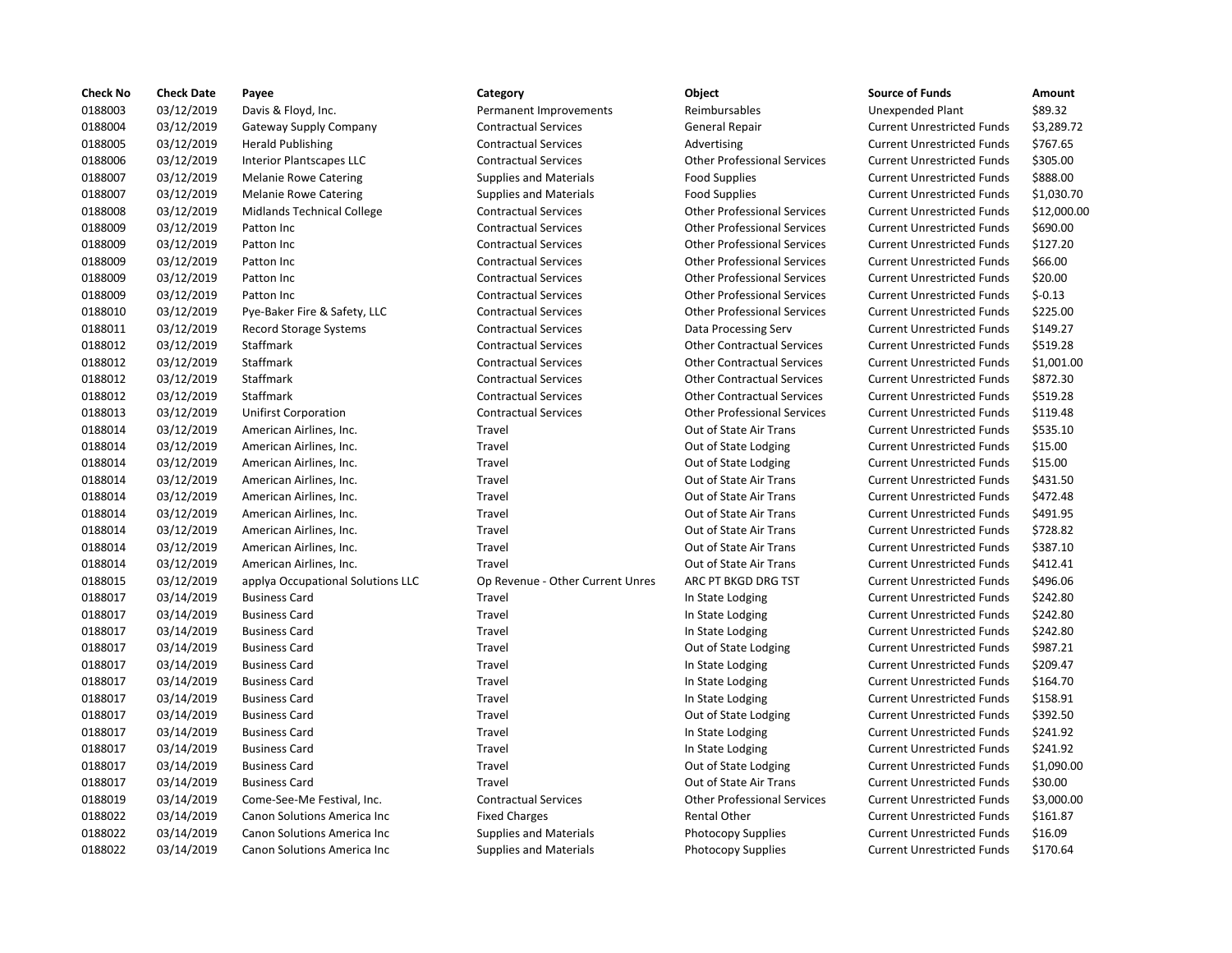| <b>Check No</b> | <b>Check Date</b> | Payee                               | Category                      | Object                               | <b>Source of Funds</b>            | Amount    |
|-----------------|-------------------|-------------------------------------|-------------------------------|--------------------------------------|-----------------------------------|-----------|
| 0188023         | 03/14/2019        | Carolina Landscape Supplies Inc.    | <b>Supplies and Materials</b> | <b>Maintenance Supplies</b>          | <b>Current Unrestricted Funds</b> | \$1,262.5 |
| 0188024         | 03/14/2019        | Chester County Sheriff's Office Att | <b>Contractual Services</b>   | <b>Other Contractual Services</b>    | <b>Current Unrestricted Funds</b> | \$212.50  |
| 0188024         | 03/14/2019        | Chester County Sheriff's Office Att | <b>Contractual Services</b>   | <b>Other Contractual Services</b>    | <b>Current Unrestricted Funds</b> | \$225.00  |
| 0188025         | 03/14/2019        | Compansol                           | <b>Supplies and Materials</b> | <b>Other Supplies</b>                | <b>Current Restricted Funds</b>   | \$1,590.0 |
| 0188025         | 03/14/2019        | Compansol                           | <b>Supplies and Materials</b> | <b>Other Supplies</b>                | <b>Current Restricted Funds</b>   | \$1,590.0 |
| 0188026         | 03/14/2019        | Creekside of York County            | <b>Supplies and Materials</b> | <b>Maintenance Supplies</b>          | <b>Current Unrestricted Funds</b> | \$35.00   |
| 0188027         | 03/14/2019        | Data Network Solutions Inc          | Equipment                     | Non Capitalized Equipment            | <b>Current Restricted Funds</b>   | \$466.40  |
| 0188027         | 03/14/2019        | Data Network Solutions Inc          | Equipment                     | Non Capitalized Equipment            | <b>Current Restricted Funds</b>   | \$874.90  |
| 0188027         | 03/14/2019        | Data Network Solutions Inc          | Equipment                     | Non Capitalized Equipment            | <b>Current Restricted Funds</b>   | \$1,180.2 |
| 0188027         | 03/14/2019        | Data Network Solutions Inc          | Equipment                     | Non Capitalized Equipment            | <b>Current Restricted Funds</b>   | \$1,428.0 |
| 0188027         | 03/14/2019        | Data Network Solutions Inc          | Equipment                     | Non Capitalized Equipment            | <b>Current Restricted Funds</b>   | \$120.00  |
| 0188027         | 03/14/2019        | Data Network Solutions Inc          | Equipment                     | Non Capitalized Equipment            | <b>Current Restricted Funds</b>   | \$14,760  |
| 0188027         | 03/14/2019        | Data Network Solutions Inc          | Equipment                     | Non Capitalized Equipment            | <b>Current Restricted Funds</b>   | \$87,024  |
| 0188028         | 03/14/2019        | Galls, an Aramark Company           | <b>Supplies and Materials</b> | <b>Clothing Supplies</b>             | <b>Current Unrestricted Funds</b> | \$571.11  |
| 0188029         | 03/14/2019        | IData Incorporated                  | <b>Contractual Services</b>   | <b>Other Professional Services</b>   | <b>Current Unrestricted Funds</b> | \$877.50  |
| 0188030         | 03/14/2019        | Johnson Controls Inc                | <b>Contractual Services</b>   | <b>Other Contractual Services</b>    | <b>Current Unrestricted Funds</b> | \$1,552.0 |
| 0188030         | 03/14/2019        | Johnson Controls Inc                | <b>Contractual Services</b>   | <b>Other Contractual Services</b>    | <b>Current Unrestricted Funds</b> | \$4,021.0 |
| 0188031         | 03/14/2019        | Lawmen's Distribution, LLC          | <b>Supplies and Materials</b> | <b>Other Supplies</b>                | <b>Current Unrestricted Funds</b> | \$473.14  |
| 0188032         | 03/14/2019        | The Pest Bureau LLC                 | <b>Contractual Services</b>   | <b>Other Contractual Services</b>    | <b>Current Unrestricted Funds</b> | \$3,000.0 |
| 0188033         | 03/14/2019        | United Air Filter Company           | <b>Supplies and Materials</b> | <b>Maintenance Supplies</b>          | <b>Current Unrestricted Funds</b> | \$946.44  |
| 0188034         | 03/14/2019        | <b>York County</b>                  | <b>Contractual Services</b>   | <b>Other Professional Services</b>   | <b>Current Unrestricted Funds</b> | \$17.05   |
| 0188035         | 03/14/2019        | <b>Business Card</b>                | <b>Supplies and Materials</b> | <b>Food Supplies</b>                 | <b>Current Unrestricted Funds</b> | \$73.83   |
| 0188035         | 03/14/2019        | <b>Business Card</b>                | <b>Supplies and Materials</b> | <b>Food Supplies</b>                 | <b>Current Unrestricted Funds</b> | \$177.64  |
| 0188035         | 03/14/2019        | <b>Business Card</b>                | <b>Supplies and Materials</b> | Office Supplies                      | <b>Current Unrestricted Funds</b> | \$202.09  |
| 0188035         | 03/14/2019        | <b>Business Card</b>                | <b>Contractual Services</b>   | <b>Education &amp; Training Serv</b> | <b>Current Unrestricted Funds</b> | \$214.00  |
| 0188035         | 03/14/2019        | <b>Business Card</b>                | Travel                        | Out of State Registration Fees       | <b>Current Unrestricted Funds</b> | \$3,040.0 |
| 0188035         | 03/14/2019        | <b>Business Card</b>                | Travel                        | In State Registration Fee            | <b>Current Unrestricted Funds</b> | \$40.00   |
| 0188035         | 03/14/2019        | <b>Business Card</b>                | Travel                        | Out of State Other Trans             | <b>Current Unrestricted Funds</b> | \$72.96   |
| 0188035         | 03/14/2019        | <b>Business Card</b>                | Travel                        | Out of State Air Trans               | <b>Current Unrestricted Funds</b> | \$30.00   |
| 0188038         | 03/20/2019        | City of Rock Hill                   | <b>Supplies and Materials</b> | Fuel                                 | <b>Current Unrestricted Funds</b> | \$517.78  |
| 0188038         | 03/20/2019        | City of Rock Hill                   | Supplies and Materials        | Fuel                                 | <b>Current Unrestricted Funds</b> | \$379.60  |
| 0188039         | 03/20/2019        | Diversified Signs and Graphics      | <b>Contractual Services</b>   | <b>Other Professional Services</b>   | Unexpended Plant                  | \$100.00  |
| 0188039         | 03/20/2019        | Diversified Signs and Graphics      | <b>Contractual Services</b>   | <b>Other Professional Services</b>   | <b>Unexpended Plant</b>           | \$100.00  |
| 0188040         | 03/20/2019        | Interstate Fleet Services           | <b>Contractual Services</b>   | Motor Vehicle Repair                 | <b>Current Unrestricted Funds</b> | \$197.91  |
| 0188041         | 03/20/2019        | Mid-Carolina Ahec, Inc.             | <b>Contractual Services</b>   | <b>Other Professional Services</b>   | <b>Current Unrestricted Funds</b> | \$90.00   |
| 0188041         | 03/20/2019        | Mid-Carolina Ahec, Inc.             | <b>Contractual Services</b>   | <b>Other Professional Services</b>   | <b>Current Unrestricted Funds</b> | \$60.00   |
| 0188042         | 03/20/2019        | Patterson Dental Company            | Equipment                     | <b>Educational Equipment</b>         | <b>Current Restricted Funds</b>   | \$6,575.3 |
| 0188042         | 03/20/2019        | Patterson Dental Company            | Equipment                     | <b>Educational Equipment</b>         | <b>Current Restricted Funds</b>   | \$25.00   |
| 0188043         | 03/20/2019        | Sc Dept of Corrections              | <b>Contractual Services</b>   | Printing                             | <b>Current Unrestricted Funds</b> | \$1,737.3 |
| 0188044         | 03/20/2019        | Software House International Corp   | <b>Contractual Services</b>   | <b>Other Professional Services</b>   | <b>Current Unrestricted Funds</b> | \$39,242  |
| 0188044         | 03/20/2019        | Software House International Corp   | <b>Contractual Services</b>   | <b>Other Professional Services</b>   | <b>Current Unrestricted Funds</b> | \$4,263.0 |
| 0188044         | 03/20/2019        | Software House International Corp   | <b>Contractual Services</b>   | <b>Other Professional Services</b>   | <b>Current Unrestricted Funds</b> | \$0.00    |
| 0188044         | 03/20/2019        | Software House International Corp   | <b>Contractual Services</b>   | <b>Other Professional Services</b>   | <b>Current Unrestricted Funds</b> | \$7,370.6 |
| 0188044         | 03/20/2019        | Software House International Corp   | <b>Contractual Services</b>   | <b>Other Professional Services</b>   | <b>Current Unrestricted Funds</b> | \$3,654.0 |
| 0188044         | 03/20/2019        | Software House International Corp   | <b>Contractual Services</b>   | <b>Other Professional Services</b>   | <b>Current Unrestricted Funds</b> | \$0.00    |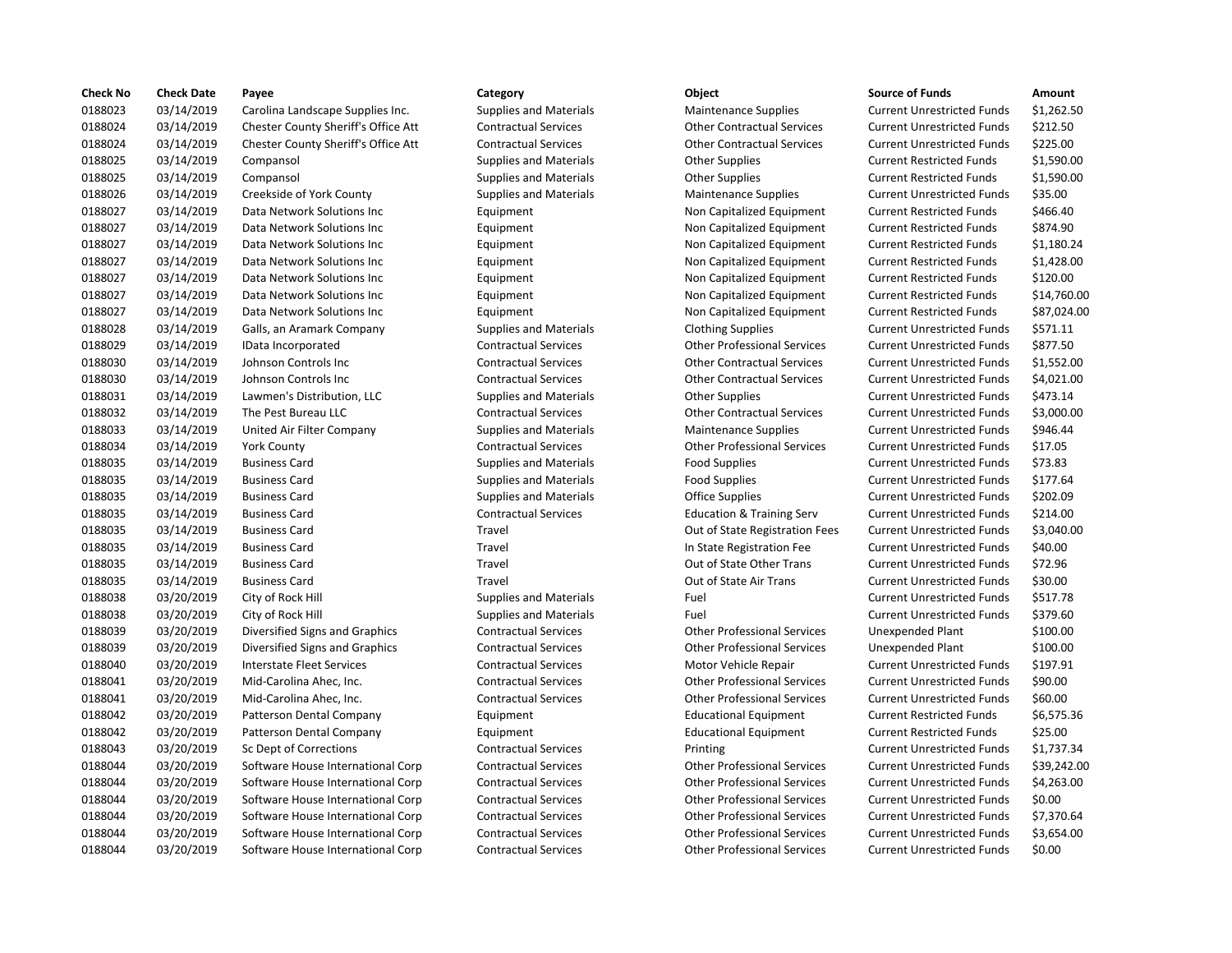| Check No | <b>Check Date</b> | Payee                               | Category                         | <b>Object</b>                      | <b>Source of Funds</b>            | Amount       |
|----------|-------------------|-------------------------------------|----------------------------------|------------------------------------|-----------------------------------|--------------|
| 0188044  | 03/20/2019        | Software House International Corp   | <b>Contractual Services</b>      | <b>Other Professional Services</b> | <b>Current Unrestricted Funds</b> | \$0.00       |
| 0188044  | 03/20/2019        | Software House International Corp   | <b>Contractual Services</b>      | <b>Other Professional Services</b> | <b>Current Unrestricted Funds</b> | \$1,920.96   |
| 0188045  | 03/20/2019        | <b>State Line Lighting</b>          | <b>Supplies and Materials</b>    | <b>Maintenance Supplies</b>        | <b>Current Unrestricted Funds</b> | \$1,510.50   |
| 0188046  | 03/20/2019        | Total Employee Sourcing, LLC        | <b>Contractual Services</b>      | <b>Other Professional Services</b> | <b>Current Unrestricted Funds</b> | \$600.00     |
| 0188049  | 03/21/2019        | <b>Bank of America</b>              | <b>Current Liabilities</b>       | A/P Bank of America                | <b>Current Unrestricted Funds</b> | \$199,359.40 |
| 0188050  | 03/21/2019        | <b>Business Card</b>                | Travel                           | Out of State Registration Fees     | <b>Current Unrestricted Funds</b> | \$845.00     |
| 0188051  | 03/21/2019        | <b>Business Card</b>                | Travel                           | In State Lodging                   | <b>Current Unrestricted Funds</b> | \$509.32     |
| 0188051  | 03/21/2019        | <b>Business Card</b>                | Travel                           | In State Registration Fee          | <b>Current Unrestricted Funds</b> | \$150.00     |
| 0188051  | 03/21/2019        | <b>Business Card</b>                | Travel                           | Travel                             | <b>Current Restricted Funds</b>   | \$500.00     |
| 0188051  | 03/21/2019        | <b>Business Card</b>                | Travel                           | Out of State Lodging               | <b>Current Unrestricted Funds</b> | \$810.24     |
| 0188051  | 03/21/2019        | <b>Business Card</b>                | Travel                           | Out of State Lodging               | <b>Current Unrestricted Funds</b> | \$740.43     |
| 0188051  | 03/21/2019        | <b>Business Card</b>                | Travel                           | Out of State Misc Travel           | <b>Current Unrestricted Funds</b> | \$65.00      |
| 0188051  | 03/21/2019        | <b>Business Card</b>                | Travel                           | Out of State Air Trans             | <b>Current Unrestricted Funds</b> | \$30.00      |
| 0188051  | 03/21/2019        | <b>Business Card</b>                | Travel                           | Out of State Lodging               | <b>Current Unrestricted Funds</b> | \$249.88     |
| 0188054  | 03/22/2019        | 3D Systems, Inc.                    | Miscellaneous                    | Contingencies                      | <b>Current Unrestricted Funds</b> | \$3,427.00   |
| 0188054  | 03/22/2019        | 3D Systems, Inc.                    | Miscellaneous                    | Contingencies                      | <b>Current Unrestricted Funds</b> | \$3,887.00   |
| 0188054  | 03/22/2019        | 3D Systems, Inc                     | Miscellaneous                    | Contingencies                      | <b>Current Unrestricted Funds</b> | \$0.00       |
| 0188054  | 03/22/2019        | 3D Systems, Inc.                    | Miscellaneous                    | Contingencies                      | <b>Current Unrestricted Funds</b> | \$0.00       |
| 0188054  | 03/22/2019        | 3D Systems, Inc                     | Miscellaneous                    | Contingencies                      | <b>Current Unrestricted Funds</b> | \$0.00       |
| 0188054  | 03/22/2019        | 3D Systems, Inc.                    | Miscellaneous                    | Contingencies                      | <b>Current Unrestricted Funds</b> | \$0.00       |
| 0188054  | 03/22/2019        | 3D Systems, Inc.                    | Miscellaneous                    | Contingencies                      | <b>Current Unrestricted Funds</b> | \$0.00       |
| 0188054  | 03/22/2019        | 3D Systems, Inc.                    | Miscellaneous                    | Contingencies                      | <b>Current Unrestricted Funds</b> | \$0.00       |
| 0188054  | 03/22/2019        | 3D Systems, Inc                     | Miscellaneous                    | Contingencies                      | <b>Current Unrestricted Funds</b> | \$0.00       |
| 0188054  | 03/22/2019        | 3D Systems, Inc.                    | Miscellaneous                    | Contingencies                      | <b>Current Unrestricted Funds</b> | \$0.00       |
| 0188054  | 03/22/2019        | 3D Systems, Inc.                    | Miscellaneous                    | Contingencies                      | <b>Current Unrestricted Funds</b> | \$0.00       |
| 0188054  | 03/22/2019        | 3D Systems, Inc.                    | Miscellaneous                    | Contingencies                      | <b>Current Unrestricted Funds</b> | \$0.00       |
| 0188054  | 03/22/2019        | 3D Systems, Inc                     | Miscellaneous                    | Contingencies                      | <b>Current Unrestricted Funds</b> | \$0.00       |
| 0188054  | 03/22/2019        | 3D Systems, Inc                     | Miscellaneous                    | Contingencies                      | <b>Current Unrestricted Funds</b> | \$0.00       |
| 0188054  | 03/22/2019        | 3D Systems, Inc                     | Miscellaneous                    | Contingencies                      | <b>Current Unrestricted Funds</b> | \$0.00       |
| 0188054  | 03/22/2019        | 3D Systems, Inc.                    | Miscellaneous                    | Contingencies                      | <b>Current Unrestricted Funds</b> | \$130.00     |
| 0188054  | 03/22/2019        | 3D Systems, Inc.                    | Miscellaneous                    | Contingencies                      | <b>Current Unrestricted Funds</b> | \$0.03       |
| 0188055  | 03/22/2019        | applya Occupational Solutions LLC   | <b>Contractual Services</b>      | <b>Other Professional Services</b> | <b>Current Unrestricted Funds</b> | \$589.05     |
| 0188055  | 03/22/2019        | applya Occupational Solutions LLC   | Op Revenue - CE                  | Occup Up C/E                       | <b>Current Unrestricted Funds</b> | \$28.05      |
| 0188055  | 03/22/2019        | applya Occupational Solutions LLC   | Op Revenue - Other Current Unres | ARC PT BKGD DRG TST                | <b>Current Unrestricted Funds</b> | \$364.65     |
| 0188056  | 03/22/2019        | Barnes and Noble College Bookstore  | <b>Current Liabilities</b>       | A/P College Barnes & Noble         | <b>Current Unrestricted Funds</b> | \$16,916.20  |
| 0188057  | 03/22/2019        | Chester Metropolitan District       | <b>Contractual Services</b>      | Utilities                          | <b>Current Unrestricted Funds</b> | \$608.66     |
| 0188058  | 03/22/2019        | <b>Chester Rental Uniform</b>       | <b>Supplies and Materials</b>    | <b>Clothing Supplies</b>           | <b>Current Unrestricted Funds</b> | \$33.06      |
| 0188058  | 03/22/2019        | <b>Chester Rental Uniform</b>       | <b>Supplies and Materials</b>    | <b>Clothing Supplies</b>           | <b>Current Unrestricted Funds</b> | \$33.06      |
| 0188058  | 03/22/2019        | <b>Chester Rental Uniform</b>       | <b>Supplies and Materials</b>    | <b>Clothing Supplies</b>           | <b>Current Unrestricted Funds</b> | \$33.06      |
| 0188058  | 03/22/2019        | <b>Chester Rental Uniform</b>       | <b>Supplies and Materials</b>    | <b>Clothing Supplies</b>           | <b>Current Unrestricted Funds</b> | \$33.06      |
| 0188058  | 03/22/2019        | <b>Chester Rental Uniform</b>       | <b>Current Liabilities</b>       | Uniform                            | <b>Current Unrestricted Funds</b> | \$33.06      |
| 0188058  | 03/22/2019        | Chester Rental Uniform              | <b>Current Liabilities</b>       | Uniform                            | <b>Current Unrestricted Funds</b> | \$33.06      |
| 0188058  | 03/22/2019        | Chester Rental Uniform              | <b>Current Liabilities</b>       | Uniform                            | <b>Current Unrestricted Funds</b> | \$33.06      |
| 0188058  | 03/22/2019        | Chester Rental Uniform              | <b>Current Liabilities</b>       | Uniform                            | <b>Current Unrestricted Funds</b> | \$33.06      |
| 0188059  | 03/22/2019        | <b>Towneplace Suites by Marriot</b> | <b>Contractual Services</b>      | <b>Other Professional Services</b> | <b>Current Unrestricted Funds</b> | \$98.79      |
|          |                   |                                     |                                  |                                    |                                   |              |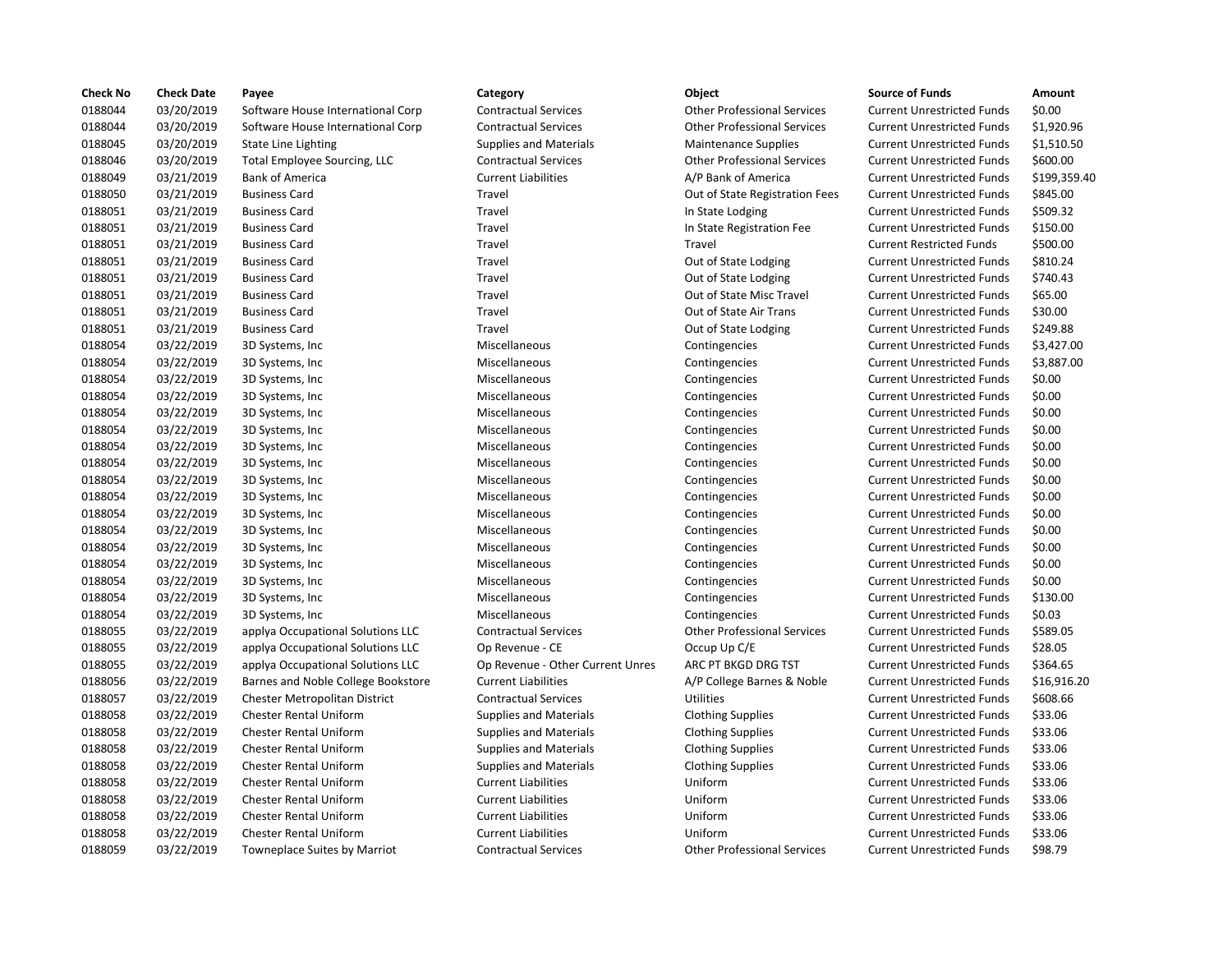| <b>Check No</b> | <b>Check Date</b> | Payee                             | Category                         | Object                             | <b>Source of Funds</b>            | Amount    |
|-----------------|-------------------|-----------------------------------|----------------------------------|------------------------------------|-----------------------------------|-----------|
| 0188062         | 03/27/2019        | Beam Construction Company, Inc.   | Permanent Improvements           | Renov of Build & Add               | Unexpended Plant                  | \$524,94  |
| 0188063         | 03/27/2019        | Canon Solutions America Inc       | <b>Fixed Charges</b>             | Leased To Own Equip                | <b>Current Unrestricted Funds</b> | \$6,138.5 |
| 0188063         | 03/27/2019        | Canon Solutions America Inc       | <b>Fixed Charges</b>             | Leased To Own Equip                | <b>Current Unrestricted Funds</b> | \$781.10  |
| 0188063         | 03/27/2019        | Canon Solutions America Inc       | <b>Fixed Charges</b>             | Leased To Own Equip                | <b>Current Unrestricted Funds</b> | \$5,246.6 |
| 0188064         | 03/27/2019        | Career Step Llc                   | <b>Contractual Services</b>      | <b>Other Professional Services</b> | <b>Current Unrestricted Funds</b> | \$2,513.1 |
| 0188065         | 03/27/2019        | Galls, an Aramark Company         | <b>Supplies and Materials</b>    | <b>Clothing Supplies</b>           | <b>Current Unrestricted Funds</b> | \$74.20   |
| 0188066         | 03/27/2019        | Gateway Supply Company            | <b>Contractual Services</b>      | <b>General Repair</b>              | <b>Current Unrestricted Funds</b> | \$708.83  |
| 0188067         | 03/27/2019        | Graybar Electric Co               | <b>Contractual Services</b>      | General Repair                     | <b>Current Unrestricted Funds</b> | \$96.39   |
| 0188067         | 03/27/2019        | Graybar Electric Co               | <b>Contractual Services</b>      | <b>General Repair</b>              | <b>Current Unrestricted Funds</b> | \$125.66  |
| 0188068         | 03/27/2019        | IData Incorporated                | <b>Contractual Services</b>      | <b>Other Professional Services</b> | <b>Current Unrestricted Funds</b> | \$573.75  |
| 0188069         | 03/27/2019        | Kwik Klean, Inc.                  | <b>Contractual Services</b>      | <b>Other Professional Services</b> | <b>Current Unrestricted Funds</b> | \$12.75   |
| 0188069         | 03/27/2019        | Kwik Klean, Inc.                  | <b>Contractual Services</b>      | <b>Other Professional Services</b> | <b>Current Unrestricted Funds</b> | \$25.50   |
| 0188069         | 03/27/2019        | Kwik Klean, Inc.                  | <b>Contractual Services</b>      | <b>Other Professional Services</b> | <b>Current Unrestricted Funds</b> | \$14.45   |
| 0188069         | 03/27/2019        | Kwik Klean, Inc.                  | <b>Contractual Services</b>      | <b>Other Professional Services</b> | <b>Current Unrestricted Funds</b> | \$30.60   |
| 0188069         | 03/27/2019        | Kwik Klean, Inc.                  | <b>Contractual Services</b>      | <b>Other Professional Services</b> | <b>Current Unrestricted Funds</b> | \$18.70   |
| 0188069         | 03/27/2019        | Kwik Klean, Inc.                  | <b>Contractual Services</b>      | <b>Other Professional Services</b> | <b>Current Unrestricted Funds</b> | \$16.15   |
| 0188069         | 03/27/2019        | Kwik Klean, Inc.                  | <b>Contractual Services</b>      | <b>Other Professional Services</b> | <b>Current Unrestricted Funds</b> | \$46.75   |
| 0188069         | 03/27/2019        | Kwik Klean, Inc.                  | <b>Contractual Services</b>      | <b>Other Professional Services</b> | <b>Current Unrestricted Funds</b> | \$12.75   |
| 0188069         | 03/27/2019        | Kwik Klean, Inc.                  | <b>Contractual Services</b>      | <b>Other Professional Services</b> | <b>Current Unrestricted Funds</b> | \$33.15   |
| 0188069         | 03/27/2019        | Kwik Klean, Inc.                  | <b>Contractual Services</b>      | <b>Other Professional Services</b> | <b>Current Unrestricted Funds</b> | \$28.05   |
| 0188070         | 03/27/2019        | Lawmen's Distribution, LLC        | Supplies and Materials           | <b>Other Supplies</b>              | <b>Current Unrestricted Funds</b> | \$92.74   |
| 0188070         | 03/27/2019        | Lawmen's Distribution, LLC        | <b>Supplies and Materials</b>    | <b>Other Supplies</b>              | <b>Current Unrestricted Funds</b> | \$473.14  |
| 0188071         | 03/27/2019        | <b>Lowes Home Centers</b>         | <b>Contractual Services</b>      | General Repair                     | <b>Current Unrestricted Funds</b> | \$19.14   |
| 0188071         | 03/27/2019        | Lowes Home Centers                | <b>Contractual Services</b>      | General Repair                     | <b>Current Unrestricted Funds</b> | \$90.62   |
| 0188072         | 03/27/2019        | Angela L. Masters                 | <b>Contractual Services</b>      | <b>Other Professional Services</b> | <b>Current Unrestricted Funds</b> | \$1,675.0 |
| 0188073         | 03/27/2019        | Mid-Carolina Ahec, Inc.           | <b>Contractual Services</b>      | <b>Other Professional Services</b> | <b>Current Unrestricted Funds</b> | \$170.00  |
| 0188073         | 03/27/2019        | Mid-Carolina Ahec, Inc.           | <b>Contractual Services</b>      | <b>Other Professional Services</b> | <b>Current Unrestricted Funds</b> | \$70.00   |
| 0188074         | 03/27/2019        | Praxair Distribution Inc          | <b>Supplies and Materials</b>    | <b>Education Supplies</b>          | <b>Current Unrestricted Funds</b> | \$283.44  |
| 0188074         | 03/27/2019        | <b>Praxair Distribution Inc.</b>  | <b>Supplies and Materials</b>    | <b>Education Supplies</b>          | <b>Current Unrestricted Funds</b> | \$603.35  |
| 0188074         | 03/27/2019        | <b>Praxair Distribution Inc.</b>  | <b>Supplies and Materials</b>    | <b>Education Supplies</b>          | <b>Current Unrestricted Funds</b> | \$438.81  |
| 0188074         | 03/27/2019        | Praxair Distribution Inc          | <b>Supplies and Materials</b>    | <b>Education Supplies</b>          | <b>Current Unrestricted Funds</b> | \$272.16  |
| 0188075         | 03/27/2019        | RCI of SC Inc.                    | Permanent Improvements           | Fees, Arch, Eng & Other            | <b>County Projects</b>            | \$530.00  |
| 0188075         | 03/27/2019        | RCI of SC Inc.                    | Permanent Improvements           | Reimbursables                      | <b>County Projects</b>            | \$107.00  |
| 0188076         | 03/27/2019        | Snipes                            | <b>Supplies and Materials</b>    | Janitorial Supplies                | <b>Current Unrestricted Funds</b> | \$154.56  |
| 0188076         | 03/27/2019        | Snipes                            | <b>Supplies and Materials</b>    | Janitorial Supplies                | <b>Current Unrestricted Funds</b> | \$193.37  |
| 0188077         | 03/27/2019        | Spectrum Reach                    | <b>Contractual Services</b>      | Advertising                        | <b>Current Unrestricted Funds</b> | \$2,000.0 |
| 0188078         | 03/27/2019        | Staffmark                         | <b>Contractual Services</b>      | <b>Other Contractual Services</b>  | <b>Current Unrestricted Funds</b> | \$519.28  |
| 0188078         | 03/27/2019        | <b>Staffmark</b>                  | <b>Contractual Services</b>      | <b>Other Contractual Services</b>  | <b>Current Unrestricted Funds</b> | \$519.28  |
| 0188078         | 03/27/2019        | Staffmark                         | <b>Contractual Services</b>      | <b>Other Contractual Services</b>  | <b>Current Unrestricted Funds</b> | \$519.28  |
| 0188079         | 03/27/2019        | W Square Advertising              | <b>Supplies and Materials</b>    | Promotional                        | <b>Current Unrestricted Funds</b> | \$916.25  |
| 0188079         | 03/27/2019        | W Square Advertising              | <b>Supplies and Materials</b>    | Promotional                        | <b>Current Unrestricted Funds</b> | \$55.00   |
| 0188079         | 03/27/2019        | W Square Advertising              | Supplies and Materials           | Promotional                        | <b>Current Unrestricted Funds</b> | \$32.25   |
| 0188079         | 03/27/2019        | W Square Advertising              | <b>Supplies and Materials</b>    | Promotional                        | <b>Current Unrestricted Funds</b> | \$25.00   |
| 0188080         | 03/27/2019        | Youvisit Llc                      | <b>Contractual Services</b>      | <b>Other Professional Services</b> | <b>Current Unrestricted Funds</b> | \$1,403.0 |
| 0188083         | 03/29/2019        | applya Occupational Solutions LLC | Op Revenue - Other Current Unres | ARC PT BKGD DRG TST                | <b>Current Unrestricted Funds</b> | \$58.36   |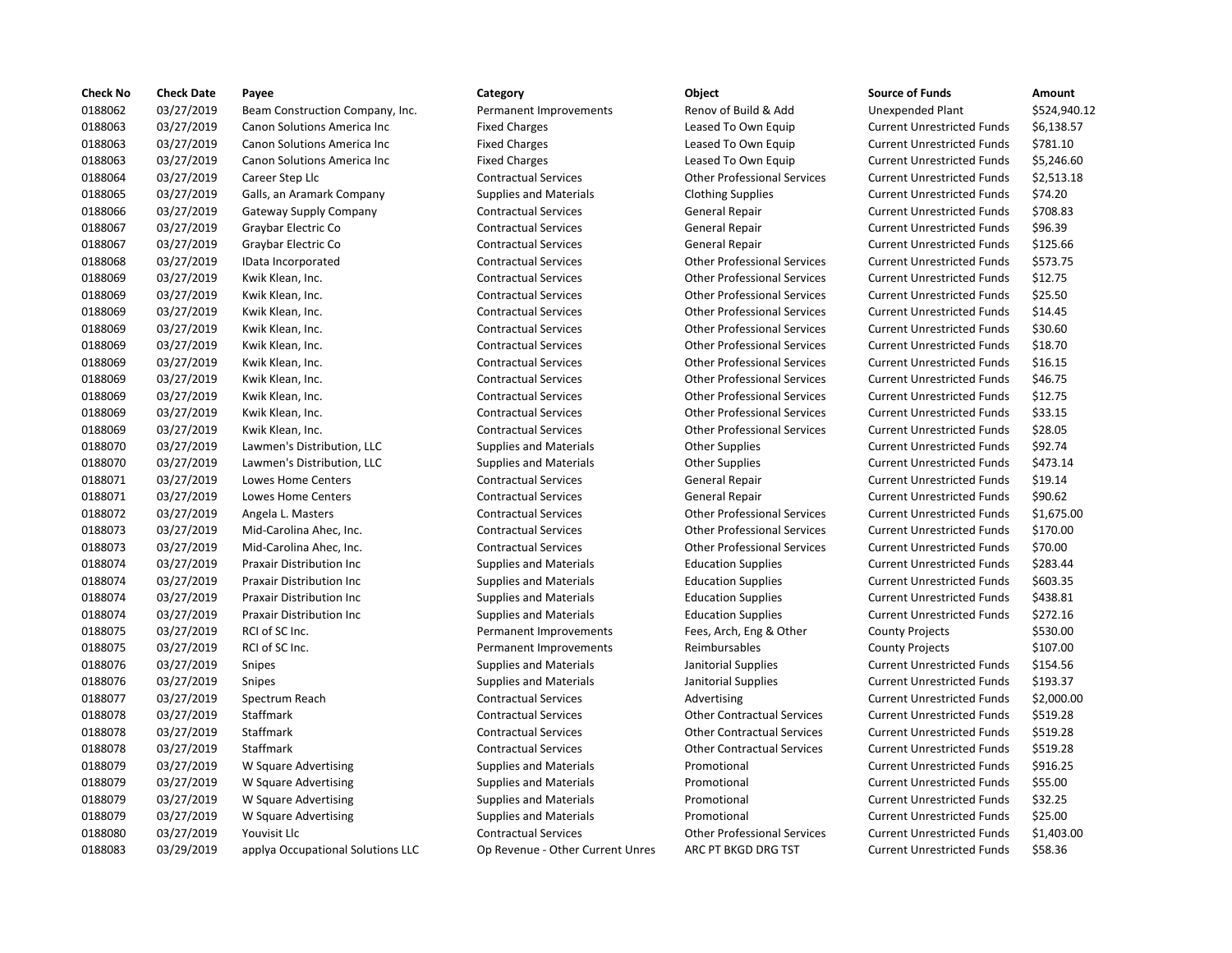| <b>Check No</b> | <b>Check Date</b> | Payee                              | Category                         | Object                             | <b>Source of Funds</b>            | Amount    |
|-----------------|-------------------|------------------------------------|----------------------------------|------------------------------------|-----------------------------------|-----------|
| 0188085         | 03/29/2019        | Assessment Technologies Institute  | Op Revenue - Other Current Unres | ATI                                | <b>Current Unrestricted Funds</b> | \$7,375.0 |
| 0188085         | 03/29/2019        | Assessment Technologies Institute  | Op Revenue - Other Current Unres | ATI                                | <b>Current Unrestricted Funds</b> | \$6,000.0 |
| 0188085         | 03/29/2019        | Assessment Technologies Institute  | Op Revenue - Other Current Unres | ATI                                | <b>Current Unrestricted Funds</b> | \$6,176.0 |
| 0188086         | 03/29/2019        | Barnes and Noble College Bookstore | <b>Current Liabilities</b>       | A/P Student Barnes & Noble         | <b>Current Unrestricted Funds</b> | \$17,925  |
| 0188087         | 03/29/2019        | Barnes and Noble College Bookstore | <b>Current Liabilities</b>       | A/P College Barnes & Noble         | <b>Current Unrestricted Funds</b> | \$736.41  |
| 0188089         | 03/29/2019        | Fairfield Co. Clerk of Court       | <b>Current Liabilities</b>       | Court Order Levy                   | <b>Current Unrestricted Funds</b> | \$220.67  |
| 0188097         | 03/29/2019        | Otis D. Speight                    | <b>Contractual Services</b>      | <b>Other Professional Services</b> | <b>Current Unrestricted Funds</b> | \$750.00  |
| 0188097         | 03/29/2019        | Otis D. Speight                    | <b>Contractual Services</b>      | <b>Other Professional Services</b> | <b>Current Unrestricted Funds</b> | \$0.00    |
| 0188109         | 03/29/2019        | Keith A. Johnson                   | <b>Contractual Services</b>      | <b>Other Professional Services</b> | <b>Current Unrestricted Funds</b> | \$100.00  |
| 0188110         | 03/29/2019        | Elana Malzahn                      | <b>Contractual Services</b>      | <b>Other Professional Services</b> | <b>Current Unrestricted Funds</b> | \$100.00  |
| 0188111         | 03/29/2019        | Darryl Morris                      | <b>Contractual Services</b>      | <b>Other Professional Services</b> | <b>Current Unrestricted Funds</b> | \$100.00  |
| 0188112         | 03/29/2019        | William D. Shugart                 | <b>Contractual Services</b>      | <b>Other Professional Services</b> | <b>Current Unrestricted Funds</b> | \$100.00  |
| E0008535        | 03/08/2019        | Deanna M. Colton                   | Travel                           | In State Priv Auto                 | <b>Current Unrestricted Funds</b> | \$186.30  |
| E0008535        | 03/08/2019        | <b>YTC Employee</b>                | Travel                           | In State Lodging                   | <b>Current Unrestricted Funds</b> | \$241.92  |
| E0008535        | 03/08/2019        | <b>YTC Employee</b>                | Travel                           | In State Meals                     | <b>Current Unrestricted Funds</b> | \$43.00   |
| E0008536        | 03/08/2019        | <b>YTC Employee</b>                | Travel                           | In State Priv Auto                 | <b>Current Unrestricted Funds</b> | \$21.00   |
| E0008537        | 03/08/2019        | <b>YTC Employee</b>                | Travel                           | In State Priv Auto                 | <b>Current Unrestricted Funds</b> | \$125.88  |
| E0008538        | 03/08/2019        | <b>YTC Employee</b>                | Travel                           | In State Priv Auto                 | <b>Current Unrestricted Funds</b> | \$77.76   |
| E0008539        | 03/08/2019        | <b>YTC Employee</b>                | Travel                           | In State Priv Auto                 | <b>Current Unrestricted Funds</b> | \$217.08  |
| E0008539        | 03/08/2019        | <b>YTC Employee</b>                | Travel                           | In State Meals                     | <b>Current Unrestricted Funds</b> | \$50.00   |
| E0008540        | 03/08/2019        | <b>YTC Employee</b>                | Travel                           | <b>Out of State Meals</b>          | <b>Current Unrestricted Funds</b> | \$9.00    |
| E0008541        | 03/08/2019        | <b>YTC Employee</b>                | Travel                           | In State Priv Auto                 | <b>Current Unrestricted Funds</b> | \$65.02   |
| E0008541        | 03/08/2019        | <b>YTC Employee</b>                | Travel                           | Out of State Priv Auto             | <b>Current Unrestricted Funds</b> | \$102.00  |
| E0008542        | 03/08/2019        | <b>YTC Employee</b>                | Travel                           | In State Priv Auto                 | <b>Current Unrestricted Funds</b> | \$184.68  |
| E0008542        | 03/08/2019        | <b>YTC Employee</b>                | Travel                           | In State Lodging                   | <b>Current Unrestricted Funds</b> | \$244.32  |
| E0008542        | 03/08/2019        | <b>YTC Employee</b>                | Travel                           | In State Misc Travel Exp           | <b>Current Unrestricted Funds</b> | \$11.00   |
| E0008542        | 03/08/2019        | <b>YTC Employee</b>                | Travel                           | In State Meals                     | <b>Current Unrestricted Funds</b> | \$38.50   |
| E0008543        | 03/11/2019        | <b>YTC Employee</b>                | Travel                           | In State Priv Auto                 | <b>Current Restricted Funds</b>   | \$191.16  |
| E0008543        | 03/11/2019        | <b>YTC Employee</b>                | Travel                           | In State Meals                     | <b>Current Restricted Funds</b>   | \$46.00   |
| E0008544        | 03/11/2019        | <b>YTC Employee</b>                | Travel                           | In State Priv Auto                 | <b>Current Unrestricted Funds</b> | \$184.68  |
| E0008544        | 03/11/2019        | <b>YTC Employee</b>                | Travel                           | In State Lodging                   | <b>Current Unrestricted Funds</b> | \$160.16  |
| E0008544        | 03/11/2019        | <b>YTC Employee</b>                | Travel                           | Out of State Meals                 | <b>Current Unrestricted Funds</b> | \$43.00   |
| E0008545        | 03/11/2019        | <b>YTC Employee</b>                | Travel                           | In State Priv Auto                 | <b>Current Unrestricted Funds</b> | \$45.80   |
| E0008546        | 03/11/2019        | <b>YTC Employee</b>                | Travel                           | In State Priv Auto                 | <b>Current Unrestricted Funds</b> | \$110.16  |
| E0008547        | 03/11/2019        | <b>YTC</b> Employee                | Travel                           | In State Priv Auto                 | <b>Current Unrestricted Funds</b> | \$25.92   |
| E0008547        | 03/11/2019        | <b>YTC Employee</b>                | Travel                           | In State Priv Auto                 | <b>Current Unrestricted Funds</b> | \$43.20   |
| E0008548        | 03/11/2019        | <b>YTC Employee</b>                | Travel                           | In State Priv Auto                 | <b>Current Unrestricted Funds</b> | \$230.64  |
| E0008549        | 03/11/2019        | <b>YTC Employee</b>                | Travel                           | In State Priv Auto                 | <b>Current Unrestricted Funds</b> | \$40.91   |
| E0008550        | 03/12/2019        | <b>YTC Employee</b>                | Travel                           | Out of State Priv Auto             | <b>Current Unrestricted Funds</b> | \$50.76   |
| E0008550        | 03/12/2019        | <b>YTC Employee</b>                | Travel                           | <b>Out of State Meals</b>          | <b>Current Unrestricted Funds</b> | \$73.00   |
| E0008550        | 03/12/2019        | <b>YTC Employee</b>                | Travel                           | Out of State Misc Travel           | <b>Current Unrestricted Funds</b> | \$40.00   |
| E0008551        | 03/12/2019        | <b>YTC Employee</b>                | Travel                           | In State Priv Auto                 | <b>Current Unrestricted Funds</b> | \$93.15   |
| E0008551        | 03/12/2019        | <b>YTC Employee</b>                | Travel                           | In State Meals                     | <b>Current Unrestricted Funds</b> | \$19.00   |
| E0008551        | 03/12/2019        | <b>YTC Employee</b>                | Travel                           | In State Registration Fee          | <b>Current Unrestricted Funds</b> | \$35.00   |
| E0008552        | 03/14/2019        | <b>YTC Employee</b>                | Travel                           | In State Priv Auto                 | <b>Current Unrestricted Funds</b> | \$73.98   |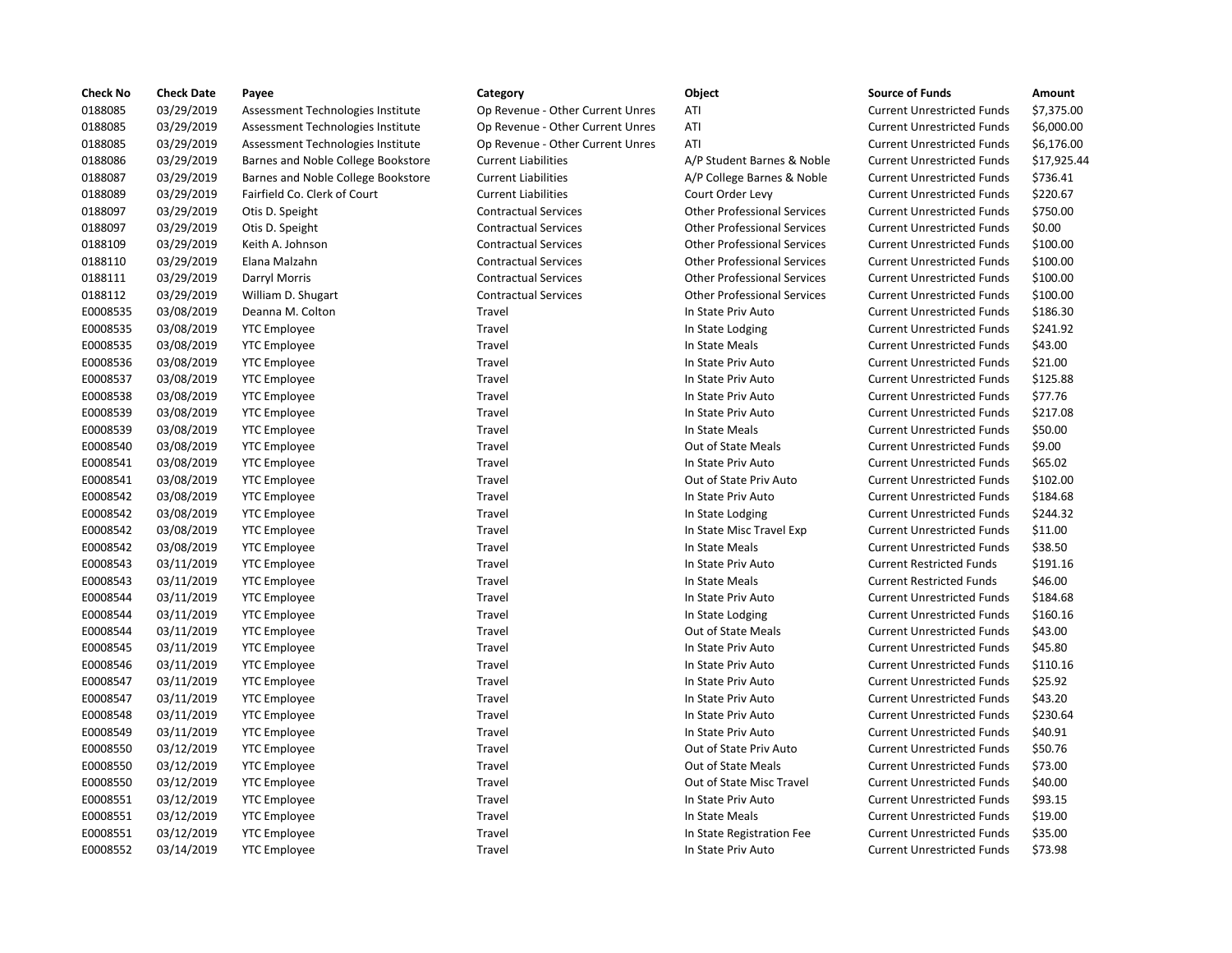| <b>Check No</b> | <b>Check Date</b> | Payee               | Category                         | Object                                | <b>Source of Funds</b>            | Amount     |
|-----------------|-------------------|---------------------|----------------------------------|---------------------------------------|-----------------------------------|------------|
| E0008553        | 03/14/2019        | <b>YTC Employee</b> | Travel                           | In State Priv Auto                    | <b>Current Unrestricted Funds</b> | \$186.84   |
| E0008553        | 03/14/2019        | <b>YTC Employee</b> | Travel                           | In State Lodging                      | <b>Current Unrestricted Funds</b> | \$146.88   |
| E0008553        | 03/14/2019        | <b>YTC Employee</b> | Travel                           | In State Meals                        | <b>Current Unrestricted Funds</b> | \$36.00    |
| E0008554        | 03/14/2019        | <b>YTC Employee</b> | Travel                           | In State Priv Auto                    | <b>Current Unrestricted Funds</b> | \$85.10    |
| E0008554        | 03/14/2019        | <b>YTC Employee</b> | Travel                           | In State Meals                        | <b>Current Unrestricted Funds</b> | \$7.00     |
| E0008555        | 03/14/2019        | <b>YTC Employee</b> | Travel                           | In State Meals                        | <b>Current Unrestricted Funds</b> | \$21.00    |
| E0008556        | 03/14/2019        | <b>YTC Employee</b> | Travel                           | In State Priv Auto                    | <b>Current Unrestricted Funds</b> | \$40.50    |
| E0008557        | 03/14/2019        | <b>YTC Employee</b> | Travel                           | In State Meals                        | <b>Current Unrestricted Funds</b> | \$21.00    |
| E0008558        | 03/14/2019        | <b>YTC Employee</b> | Travel                           | In State Priv Auto                    | <b>Current Unrestricted Funds</b> | \$133.28   |
| E0008559        | 03/14/2019        | <b>YTC Employee</b> | Travel                           | In State Priv Auto                    | <b>Current Unrestricted Funds</b> | \$77.32    |
| E0008559        | 03/14/2019        | <b>YTC Employee</b> | Travel                           | In State Meals                        | <b>Current Unrestricted Funds</b> | \$38.00    |
| E0008560        | 03/14/2019        | <b>YTC Employee</b> | Travel                           | In State Priv Auto                    | <b>Current Unrestricted Funds</b> | \$14.04    |
| E0008561        | 03/14/2019        | <b>YTC</b> Employee | Travel                           | In State Priv Auto                    | <b>Current Unrestricted Funds</b> | \$69.90    |
| E0008562        | 03/14/2019        | <b>YTC Employee</b> | Travel                           | In State Priv Auto                    | <b>Current Unrestricted Funds</b> | \$127.44   |
| E0008563        | 03/14/2019        | <b>YTC Employee</b> | Travel                           | Out of State Priv Auto                | <b>Current Unrestricted Funds</b> | \$16.74    |
| E0008564        | 03/14/2019        | <b>YTC Employee</b> | Travel                           | In State Priv Auto                    | <b>Current Unrestricted Funds</b> | \$25.92    |
| E0008565        | 03/14/2019        | <b>YTC Employee</b> | Travel                           | Out of State Priv Auto                | <b>Current Unrestricted Funds</b> | \$27.43    |
| E0008565        | 03/14/2019        | <b>YTC Employee</b> | Travel                           | Out of State Meals                    | <b>Current Unrestricted Funds</b> | \$48.00    |
| E0008565        | 03/14/2019        | <b>YTC Employee</b> | Travel                           | Out of State Air Trans                | <b>Current Unrestricted Funds</b> | \$60.00    |
| E0008565        | 03/14/2019        | <b>YTC Employee</b> | Travel                           | Out of State Misc Travel              | <b>Current Unrestricted Funds</b> | \$38.00    |
| E0008566        | 03/14/2019        | <b>YTC Employee</b> | Travel                           | In State Priv Auto                    | <b>Current Unrestricted Funds</b> | \$69.90    |
| E0008567        | 03/14/2019        | <b>YTC Employee</b> | Travel                           | In State Priv Auto                    | <b>Current Unrestricted Funds</b> | \$97.97    |
| E0008568        | 03/14/2019        | <b>YTC Employee</b> | Op Revenue - Other Current Unres | <b>Staff Fitness Training Revenue</b> | <b>Current Unrestricted Funds</b> | \$280.00   |
| E0008569        | 03/20/2019        | Charles Z. Robinson | <b>Contractual Services</b>      | Non State Employee Travel             | <b>Current Unrestricted Funds</b> | \$1,624.58 |
| E0008570        | 03/25/2019        | <b>YTC Employee</b> | Travel                           | In State Priv Auto                    | <b>Current Unrestricted Funds</b> | \$183.60   |
| E0008570        | 03/25/2019        | <b>YTC Employee</b> | Travel                           | In State Lodging                      | <b>Current Unrestricted Funds</b> | \$241.92   |
| E0008570        | 03/25/2019        | <b>YTC Employee</b> | Travel                           | In State Meals                        | <b>Current Unrestricted Funds</b> | \$43.00    |
| E0008571        | 03/25/2019        | <b>YTC Employee</b> | Travel                           | In State Priv Auto                    | <b>Current Unrestricted Funds</b> | \$107.67   |
| E0008572        | 03/25/2019        | <b>YTC Employee</b> | Travel                           | In State Priv Auto                    | <b>Current Unrestricted Funds</b> | \$37.80    |
| E0008573        | 03/25/2019        | <b>YTC Employee</b> | Travel                           | In State Priv Auto                    | <b>Current Unrestricted Funds</b> | \$44.92    |
| E0008574        | 03/25/2019        | <b>YTC Employee</b> | Travel                           | Out of State Meals                    | <b>Current Unrestricted Funds</b> | \$91.00    |
| E0008575        | 03/25/2019        | <b>YTC Employee</b> | Travel                           | In State Priv Auto                    | <b>Current Unrestricted Funds</b> | \$71.28    |
| E0008575        | 03/25/2019        | <b>YTC Employee</b> | Travel                           | In State Meals                        | <b>Current Unrestricted Funds</b> | \$12.00    |
| E0008576        | 03/25/2019        | <b>YTC Employee</b> | Travel                           | In State Priv Auto                    | <b>Current Unrestricted Funds</b> | \$251.84   |
| E0008577        | 03/25/2019        | <b>YTC Employee</b> | Travel                           | In State Priv Auto                    | <b>Current Unrestricted Funds</b> | \$225.72   |
| E0008577        | 03/25/2019        | <b>YTC Employee</b> | Travel                           | In State Meals                        | <b>Current Unrestricted Funds</b> | \$43.00    |
| E0008578        | 03/25/2019        | <b>YTC Employee</b> | Travel                           | In State Priv Auto                    | <b>Current Unrestricted Funds</b> | \$82.03    |
| E0008579        | 03/25/2019        | <b>YTC Employee</b> | Travel                           | Out of State Priv Auto                | <b>Current Unrestricted Funds</b> | \$37.80    |
| E0008580        | 03/25/2019        | <b>YTC Employee</b> | Travel                           | <b>Out of State Meals</b>             | <b>Current Unrestricted Funds</b> | \$80.00    |
| E0008581        | 03/25/2019        | <b>YTC Employee</b> | Travel                           | In State Priv Auto                    | <b>Current Unrestricted Funds</b> | \$191.16   |
| E0008581        | 03/25/2019        | <b>YTC Employee</b> | Travel                           | In State Meals                        | <b>Current Unrestricted Funds</b> | \$19.00    |
| E0008582        | 03/25/2019        | <b>YTC Employee</b> | Travel                           | Out of State Priv Auto                | <b>Current Unrestricted Funds</b> | \$44.28    |
| E0008582        | 03/25/2019        | <b>YTC Employee</b> | Travel                           | Out of State Other Trans              | <b>Current Unrestricted Funds</b> | \$21.02    |
| E0008582        | 03/25/2019        | <b>YTC Employee</b> | Travel                           | Out of State Misc Travel              | <b>Current Unrestricted Funds</b> | \$30.00    |
| E0008582        | 03/25/2019        | <b>YTC Employee</b> | Travel                           | <b>Out of State Meals</b>             | <b>Current Unrestricted Funds</b> | \$57.00    |